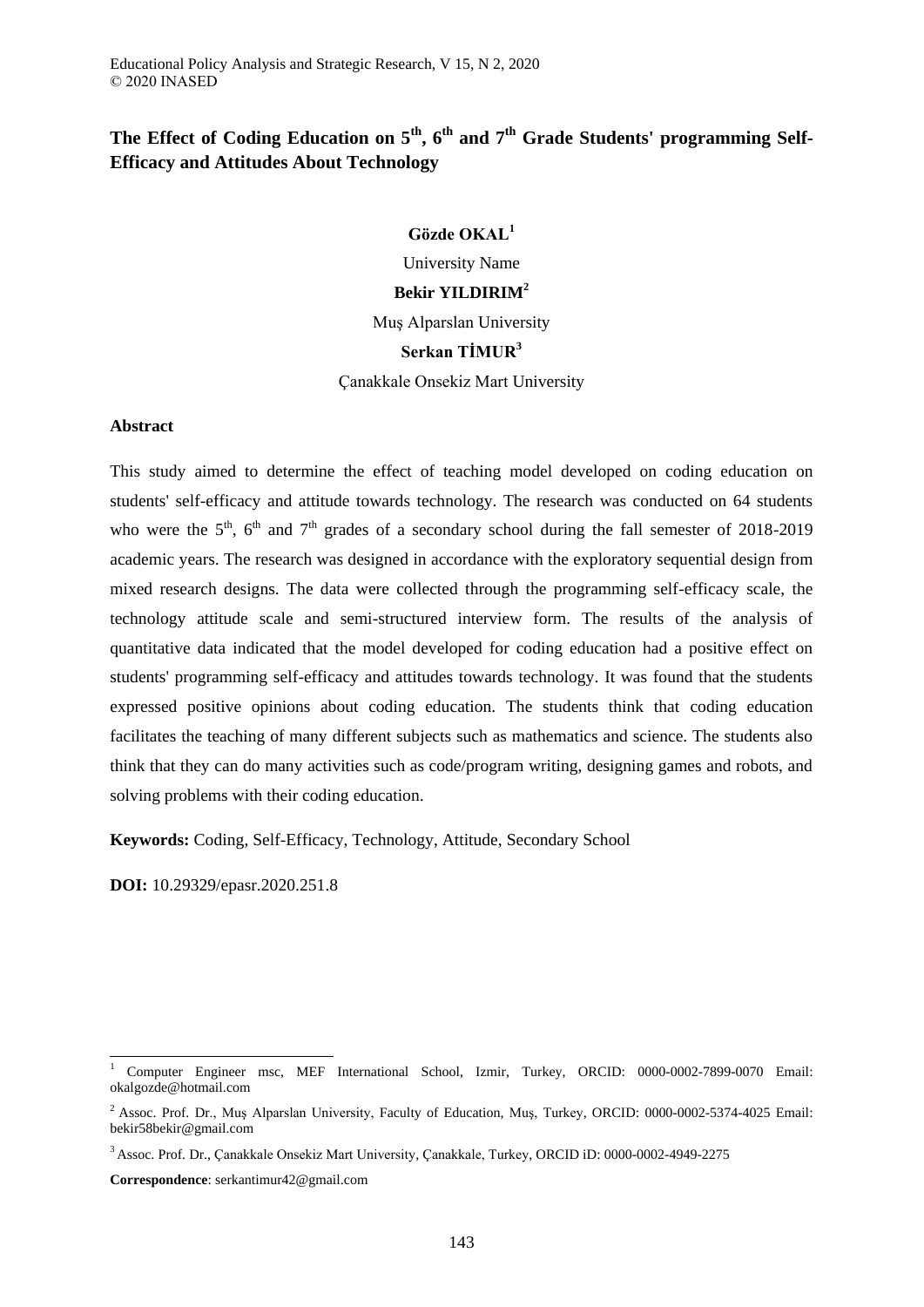#### **Introduction**

The introduction of the concepts of Industry 4.0 and Society 5.0, which emerged with the rapid change in technology, has changed the skills and equipment that countries expect from individuals. Countries need individuals who have critical thinking and problem-solving skills, technology literacy, leadership skills, flexibility and adaptability. In addition to these skills, countries expect individuals to have computational thinking skills, including algorithms, necessary for solving encountered problems (Wing, 2006). Computational thinking involves the use of algorithms in the solution of an existing problem (Choi, Lee & Lee, 2016). In addition, algorithmic thinking has an effect on individuals' ability to design and use the algorithm related to the problem. Ziatdinov and Musa (2012) stated that algorithmic thinking skill is to write necessary algorithm for the solution of the problem through logical reasoning about a problem. Therefore, coding skills, which are considered to be one of the main components of logical reasoning and regarded among 21st century skills, are also important for countries (European Commission, 2014).

Coding education is defined as a process that includes algorithm, connection between software and hardware, basic structures such as expressions and loops of programming languages (Yükseltürk & Altıok, 2016). In another definition, coding education involves writing codes via using program languages to solve a given problem (Arabacıoğlu, Bülbül & Filiz, 2007). However, the difficulty in understanding programming tools and programming languages, inadequate student self-efficacy and inadequate infrastructure make code writing process difficult (Byrne & Lyons, 2001; Futschek, 2006). In particular, writing text-based codes is one of the issues that students experience problems and have difficulty (Özmen & Altun, 2014). Difficulty in the code writing process makes it difficult to teach the logic of algorithm. In coding education, the important thing is to teach students the logic of algorithm (Ala-Mutka, 2004). Therefore, planning the process well, making programming languages more visual and interesting, facilitating, and eliminating infrastructure deficiencies will facilitate the provision of coding education.

Countries are carrying out studies in order to provide coding education to students in an easy way. As a result of these studies, countries have facilitated to created different programming languages such as "code.org, Scracth, MBlock" and integrated them into the curriculum. For example, in the studies conducted on code.org, tens of hours of coding curriculum was created in order to enable students to learn programming comfortably and the developed coding education were translated into 34 different languages to reach everyone (Code.org, 2015). The aim of programming languages such as Scracth, MBlock, code.org is to enable students to teach programming languages easily and enable students to practice with the learned information (Resnick et al., 2009). In this way, students can create their own games, animations and stories by using programming languages and logical reasoning (Taylor, Harlow & Forret, 2010).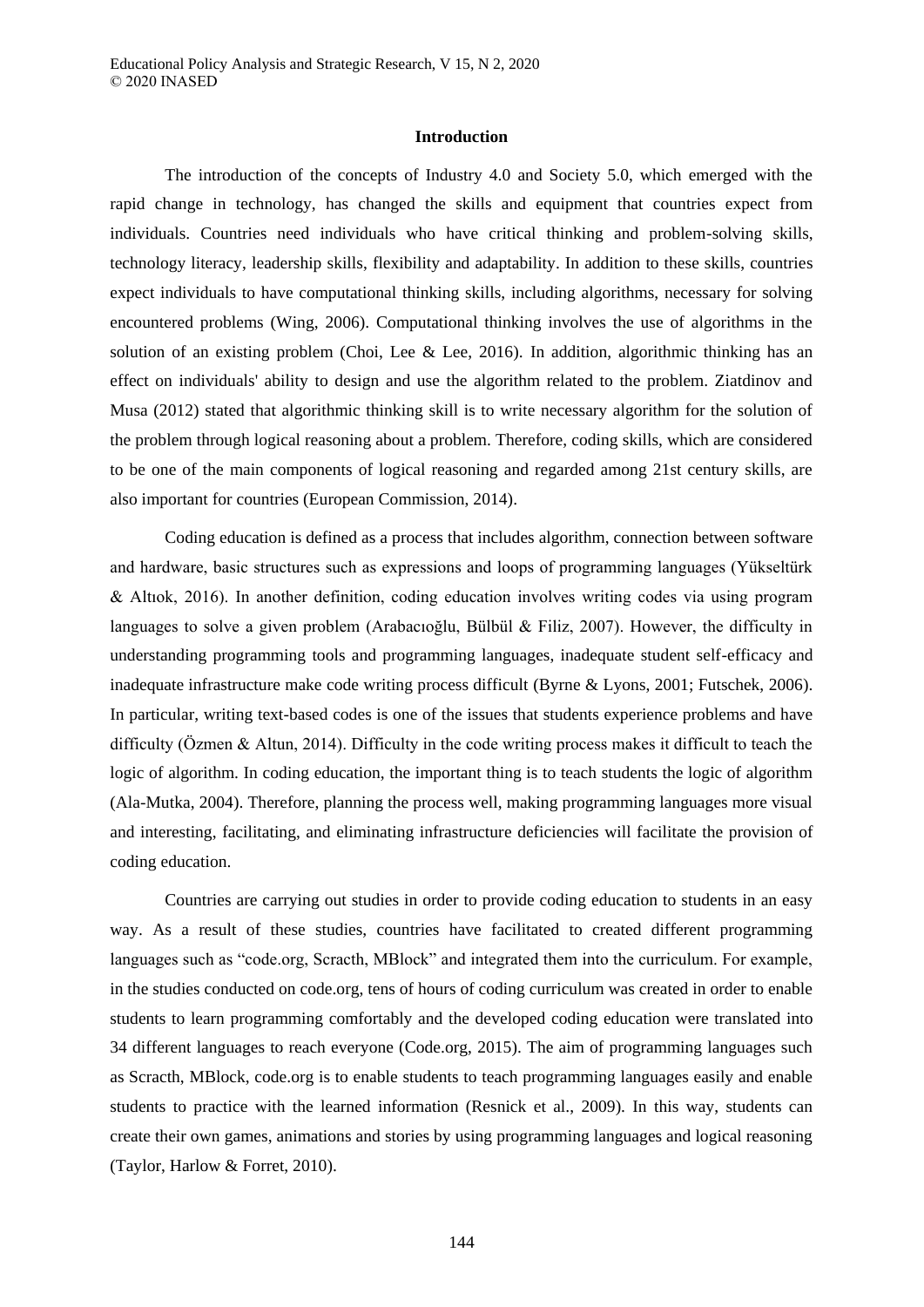With coding education, students create their own games, write codes related to a problem and contribute to the development of students' many different skills enabled researchers to conduct studies in this field. When the literature is examined, it is understood that many studies have been conducted for students. In these studies, it has been concluded that coding education enable students to be taught concepts related in mathematics and informatics, and students develop skills such as critical thinking, problem solving, creative and algorithmic thinking (Grover & Pea, 2013; Monroy-Hern´andez & Resnick, 2008; Oluk & Korkmaz, 2016; Penmetcha, 2012; Shin, Park & Bae, 2013).

In this context, in today's world where Community 5.0 is experienced, coding education has an important role in having necessary skills and equipment for the survival of individuals. Coding education is important to adapt to the community 5.0 process. Therefore, many countries such as USA, UK, Belgium, Spain have coding education in their curriculum. Countries have integrated coding education into teaching programs to develop problem solving, logical reasoning, computational and algorithmic thinking skills (Balanskat & Engelhardt, 2014). When the literature is examined, many studies on coding education have been made at national and international level. It is observed that the studies on coding education have increased especially in the last two decades. In these studies, the possible effects of coding education were examined on various dependent variables (e.g. academic achievement, problem solving skills, programming self-efficacy and opinions about coding) (Calder, 2010; Çetin, 2012; Shin & Park, 2014). However, there are no studies in which the effect of coding education on programming self-efficacy and technology attitudes are considered together and different class levels are examined comparatively. Moreover, when the studies on coding education are analyzed methodically, it is understood that they are done with qualitative or quantitative research methods. However, mixed method studies were not very common which use both quantitative and qualitative data. In this study, exploratory sequential design method was used among mixed method researches in order to reveal whether coding education is effective or not. The aim of this study is to determine the effect of teaching model developed for coding education on students' programming selfefficacy and attitudes towards technology. To this end, the following research questions were sought for the answer:

1. Is there a significant difference between the programming self-efficacy scores of  $5<sup>th</sup>$ , 6th and 7th grade students in which the model developed for coding education is applied?

2. Is there a meaningful difference between the attitudes towards technology of  $5<sup>th</sup>$ ,  $6<sup>th</sup>$ and 7th grade students in which the model developed for coding education is applied?

3. What are the opinions of  $5<sup>th</sup>$ ,  $6<sup>th</sup>$  and  $7<sup>th</sup>$  grade students regarding the coding education in which the model developed for coding education is applied?

145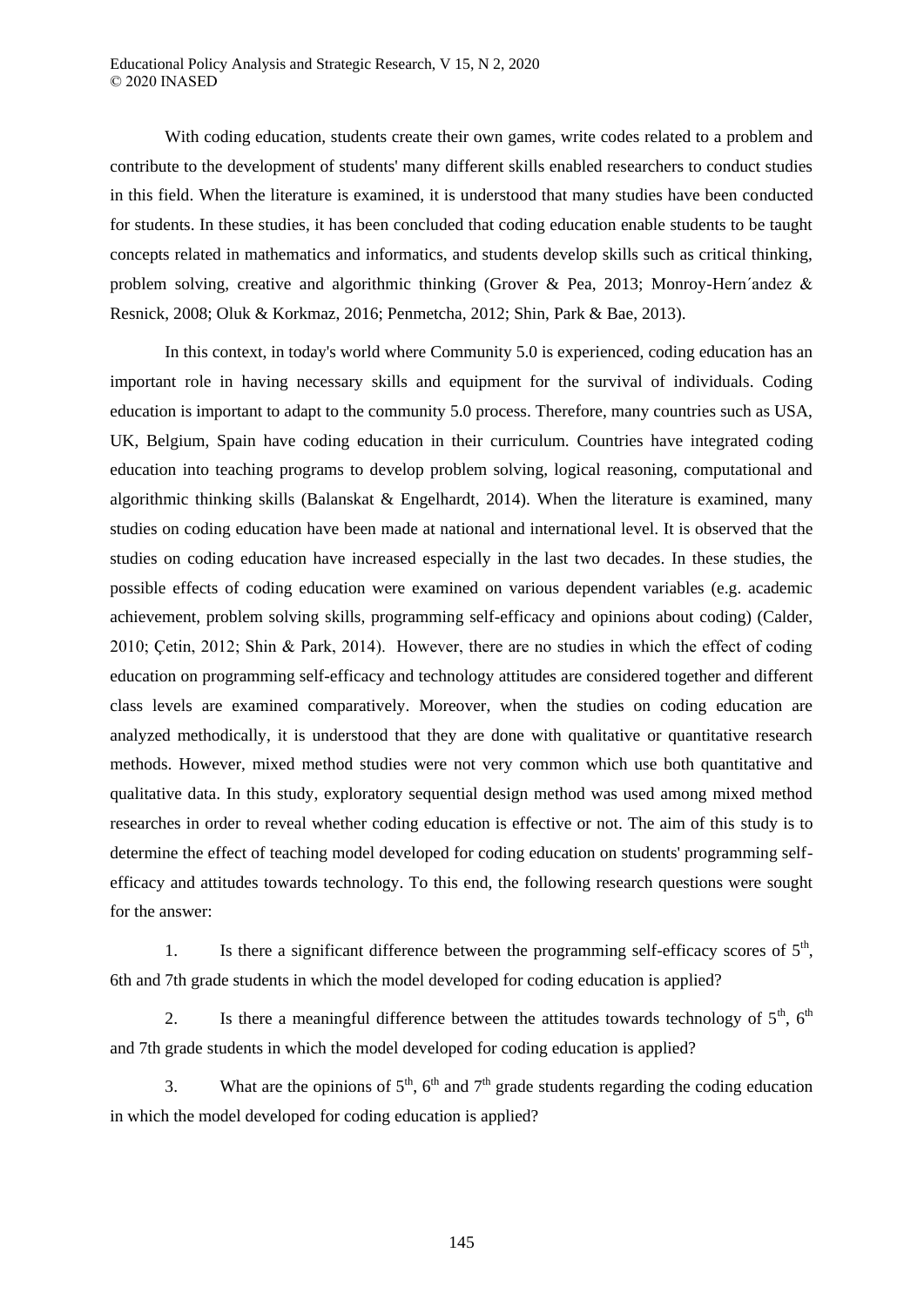#### **Method**

#### **Research Design**

Mixed method was used in the study. Mixed method research is a type of research in which qualitative and quantitative research approaches are combined together (Johnson et. Al., 2007). In this study, exploratory sequential design is used among the mixed research methods. In this pattern, quantitative data is primarily collected and analyzed. Then, qualitative data is collected and analyzed to support quantitative data. The results obtained from the quantitative and qualitative data are interpreted together. Within the scope of this study, primarily data were collected and analyzed through the quantitative data collection tools. Afterwards, next stage was processed in which qualitative data were collected and analyzed. Quantitative and qualitative data were interpreted together and the research results were presented. The quantitative dimension of the study was designed in accordance with the single-group pre-test and post-test quasi-experimental design. In this design, the independent variable is applied. In this design, measurements are made before and after the application (Cohen & Manion, 1997). This design is one of the weakest designs among the quasiexperimental designs (Yamak, Bulut & Dündar, 2014). However, the use of this design is appropriate to the nature of the research in studies where a new training module is developed and applied (Creswell, 2012). Within the scope of this study, an instructional model for coding education was developed and applied to the 5th, 6th and 7th grades. Therefore, due to the nature of this study, single group pre-test-post-test quasi-experimental design was used. The qualitative part of the study was designed in accordance with the phenomenology design. Phenomenology is preferred to obtain detailed information from the people who have past experience about the phenomenon or event being focused (Yıldırım & Şimşek, 2011). Within the scope of this study, it was aimed to reveal the opinions of secondary school students about coding education.

#### **Research Group**

The research group of the study consisted of 64 people attending 5th, 6th and 7th grades of a secondary school in Malatya during the fall semester of 2018-2019 academic year. The purposeful sampling method among the non-probable sampling methods and easily accessible case sampling among these sampling was selected to set the research group. In this sampling, the researchers decide who will be selected and choose the most appropriate sample for the purpose of the research (Balcı, 2016). In this sampling, it provides the researchers time and effort in order to select the most suitable group for which the study will be performed (Platton, 2002). Within the scope of this study, there are certain reasons for choosing an easily accessible sampling method. These are: (1) the implementation will take place during a semester, (2) providing the necessary infrastructure for coding education, and (3) meetings were hold with the school administration and parents, information was provided about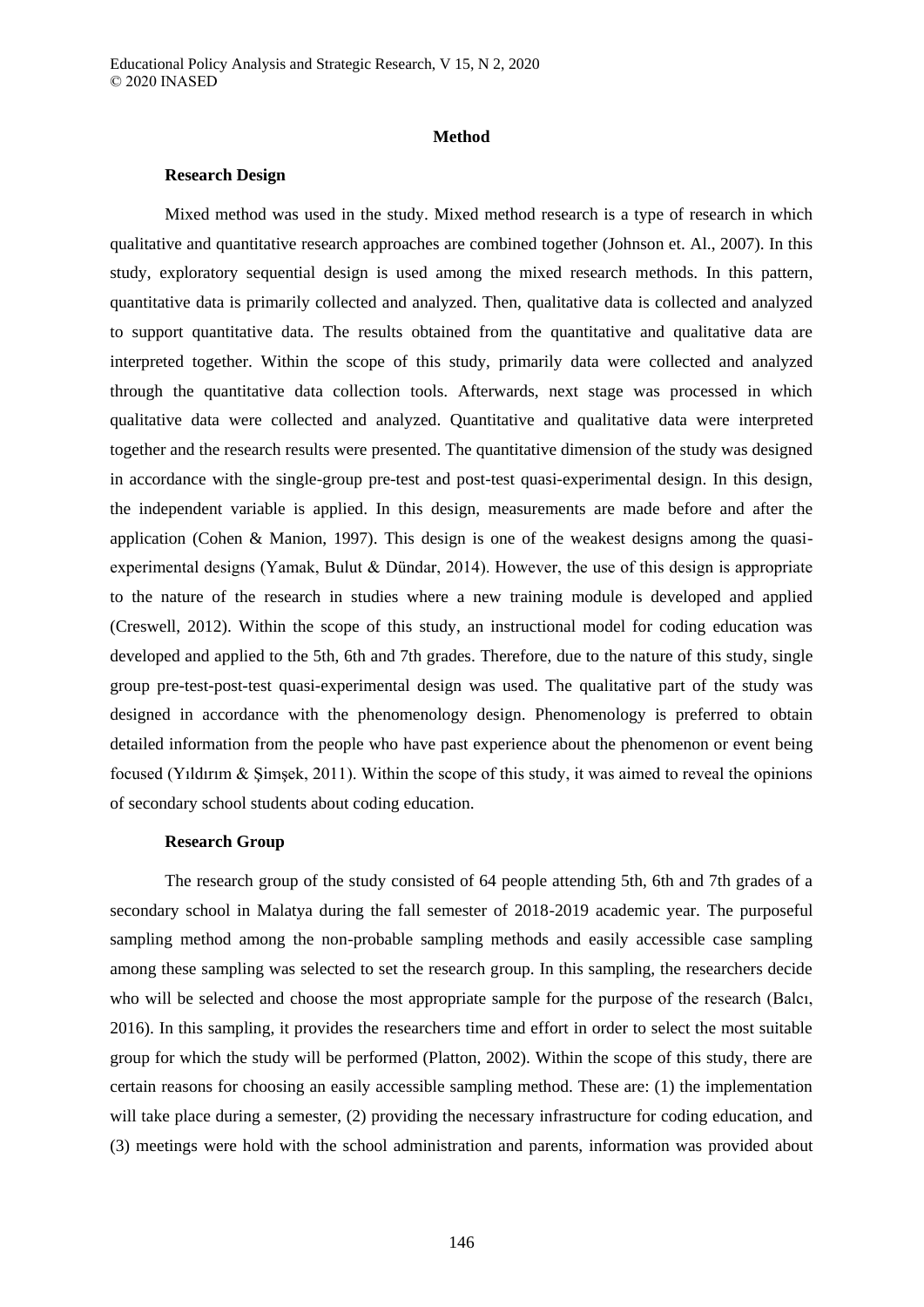the coding education and the agreement of school administration and parents to conduct this research are among the reasons.

### **Data Collection Tools**

"Programming Self-Efficacy Scale", "Attitude Scale towards Technology" and "Semi-Structured Interview Form" were used within the scope of the study. In this study, quantitative data collection tools are supported by qualitative data collection tools.

# *Programming Self-efficacy Scale (PSS)*

"The Programming Self-Efficacy Scale" with 5-point Likert type items by Kukul, Gökçearslan and Günbatar (2017) was used within scope of the research. The scale was developed to measure the programming self-efficacy levels of secondary school students. The final version of the programming self-efficacy scale was 31-items one-factor model. For the validity and reliability of the scale, exploratory and confirmatory factor analyzes were performed. As a result of the analysis, the researchers found that the scale was a valid and reliable one to measure the programming self-efficacy levels of secondary school students. In the scope of this study, the reliability of the PSS scale was also examined. The Cronbach's alpha value of the scale was found to be "0.70" suffesting that that it can be used as a reliable instrument in this study. Sample items from the Programming Self-efficacy Scale are presented in Table 1.

| Table 1. Programming Self-efficacy Scale sample items |
|-------------------------------------------------------|
|-------------------------------------------------------|

|    | Items                                               | Strongly<br>gе | gre | $\mathbf{S}$ ur<br>ಕ | sagr | Strongly<br>Disagree |
|----|-----------------------------------------------------|----------------|-----|----------------------|------|----------------------|
|    | I can understand that a confusing problem whether a |                |     |                      |      |                      |
|    | programming problem or not.                         |                |     |                      |      |                      |
| 18 | I can use a loop instead of repetitive commands.    |                |     |                      |      |                      |
|    | I can explain my software project step by step.     |                |     |                      |      |                      |

#### *Students' Attitude Scale towards Technology (SAST)*

The SAST with 5-point Likert type items developed by Yurdugül and Aşkar (2008) was was developed to measure students' general attitudes towards technology. In order to raise the validity of SAST, exploratory and confirmatory factor analyzes were performed. As a result, 24-items four-factor model was obtained from exploratory and confirmatory factor analyzes. The Cronbach's alpha value of the scale was found to be "0.82". these results indicated that the SAST can be used as a valid and reliable instrument to measure secondary school students' attitudes towards technology. Sample items related to the SAST scale are given in Table 2.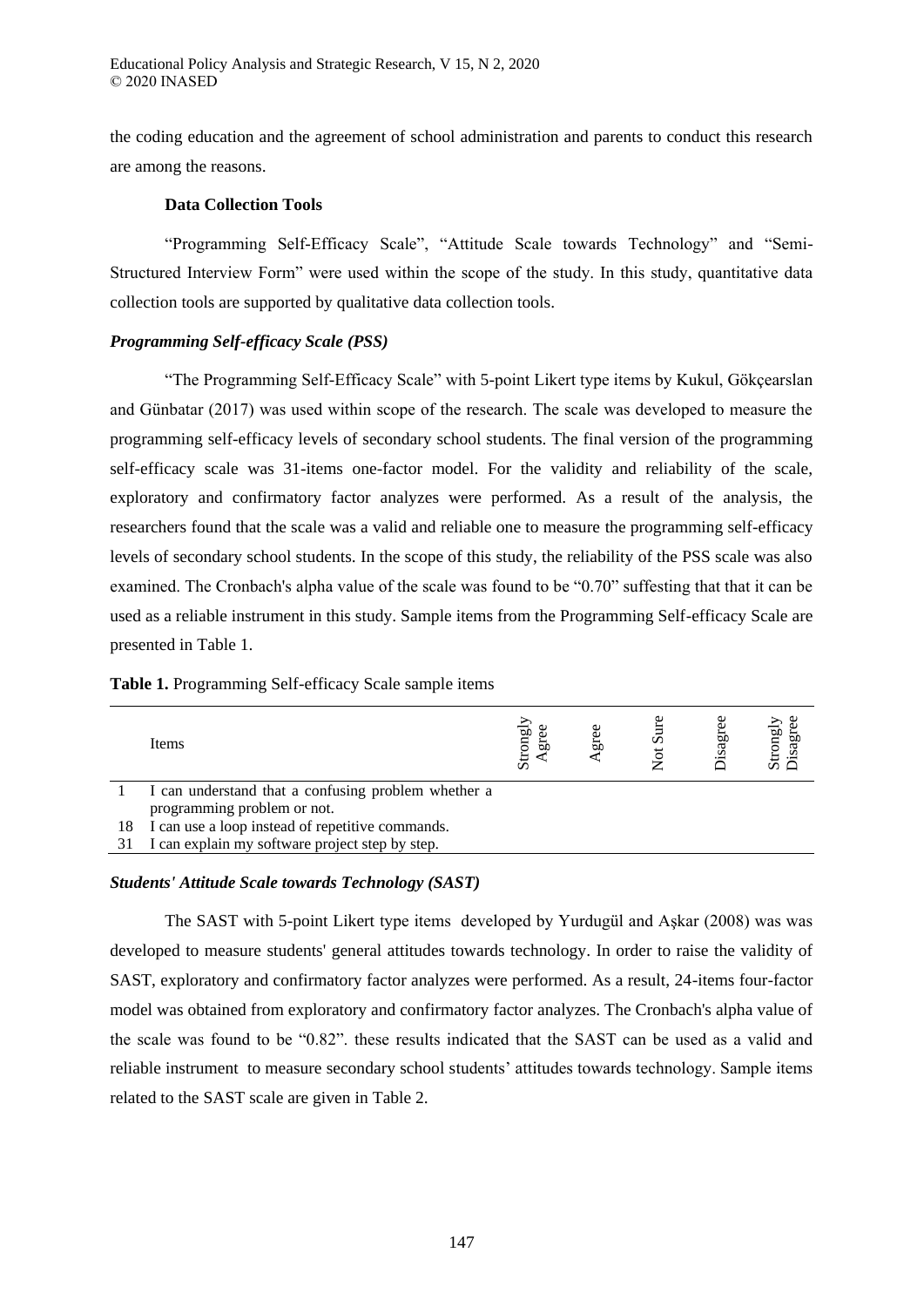| Table 2. Sample items from the SAST |  |
|-------------------------------------|--|
|-------------------------------------|--|

| Items                                                  | ಕೂ<br>Eon<br>ದ<br>↩<br>ÖΩ | ьΩ | ς | ы<br>$\cdot$ $-$ | ದಂ<br>ы |
|--------------------------------------------------------|---------------------------|----|---|------------------|---------|
| I will probably choose a technology-related            |                           |    |   |                  |         |
| profession.                                            |                           |    |   |                  |         |
| 14 We must use loss tookpelear since it couses nothing |                           |    |   |                  |         |

We must use less technology since it causes pollution.

24 Everyone can be good in the field of technology.

### *Semi-Structured Interview Form*

In the study, semi-structured interviews were conducted to reveal the views of secondary school students about coding education. In the research, the purpose of including the semi-structured interview form is to provide the opportunity to the researchers to hold the course of the interview in their own hands (Merriam, 2009). "The Interview Form towards Coding Education (IFCE)" which was used in the interview of secondary school students consists of 5 questions and was formed by the researchers. After the first form of the 5-question included form, the researchers took the opinion of two experts in coding education. As a result of the interviews, the interview form was finalized. After the interview form was developed, the pilot implementation was first administered to 5 students. During the implementations, the students were asked whether there were unclear places in the form. After the pilot application, the interview form was finalized. Semi-structured interviews were conducted for two weeks after coding education. The interviews lasted approximately in 7 minutes for each student. Sample questions regarding the semi-structured interview form are given in Figure 1.

- 1. What do you think about coding education?
- 2. Which of the courses do you think that the coding education contribute?
- 3. What are the contributions of coding education to your courses?

**Figure 1.** Sample Questions from Semi-Structured Interview Form

# **Teaching Model Application Process for Coding Education**

The instructional model for coding education, which was established within the scope of the study, was designed and implemented based on the information technologies gains of Information Technology and Software course and the idea of Informatics Workshops mentioned in the 2023 Education vision report. The application process is detailed in below.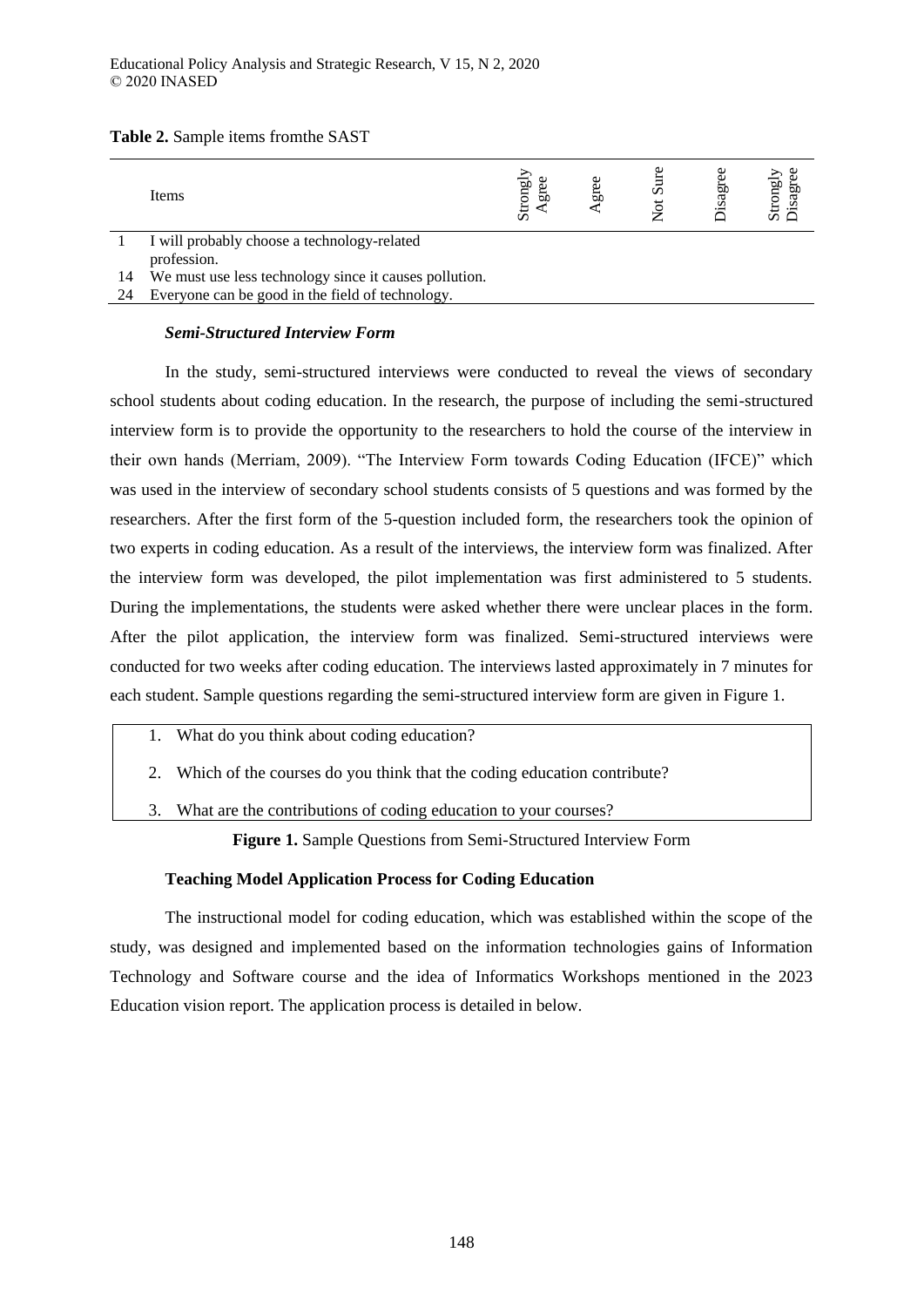| <b>Practical Procedures</b> |                                                                                                    |                                                                                                                                                                                                                                                                                                                                                                                                                                                                           |  |  |  |
|-----------------------------|----------------------------------------------------------------------------------------------------|---------------------------------------------------------------------------------------------------------------------------------------------------------------------------------------------------------------------------------------------------------------------------------------------------------------------------------------------------------------------------------------------------------------------------------------------------------------------------|--|--|--|
| Duration                    | <b>Implementation of Developed</b><br>Teaching Model for Coding<br>Education                       | Pictures Related to Applications/Descriptions                                                                                                                                                                                                                                                                                                                                                                                                                             |  |  |  |
| Week 1                      | Implementation of pre-test                                                                         |                                                                                                                                                                                                                                                                                                                                                                                                                                                                           |  |  |  |
| Week 2                      | Explanation of problem concept                                                                     | In order to improve our problem-solving ability, first of<br>all, the definition of the problem concept has been made.<br>A good understanding of the problem is very important<br>as it will determine the steps of the created algorithm to<br>solve the problem. While solving the problem; problem<br>solving strategies are taught such as making inferences,<br>tool-purpose analysis, disassembling, moving from part<br>to whole and bringing solutions together. |  |  |  |
| Week 3                      | Explanation of Algorithms and<br>Flowcharts                                                        | The benefits of algorithmic thinking are underlined by<br>mentioning that we use algorithmic processes in many<br>activities in our daily lives. In order to express the<br>algorithms visually, flowcharts and their representations<br>are taught.                                                                                                                                                                                                                      |  |  |  |
| Week 4                      | Algorithm and Flow Chart sample<br>application                                                     | Algorithm and flow chart drawing for the sum of the<br>given numbers. For example, sum of numbers up to 10.                                                                                                                                                                                                                                                                                                                                                               |  |  |  |
| Week 5                      | Algorithm and Flow Chart sample<br>application                                                     | Algorithm and flow chart drawing to calculate the<br>average of the three given numbers<br>o o<br><b>SIZE ALL ANK AT</b><br>owebni (Box<br>ujin ALT Tu                                                                                                                                                                                                                                                                                                                    |  |  |  |
| Week 6                      | Sample application                                                                                 | Traffic crossing algorithm and flow chart drawing                                                                                                                                                                                                                                                                                                                                                                                                                         |  |  |  |
| Week 7 & 8                  | 1. Programming languages,<br>Block-based information is given,<br>Code.org structure is mentioned. | code.org                                                                                                                                                                                                                                                                                                                                                                                                                                                                  |  |  |  |
| Week 9 &<br>10              | Arduino trainings are provided to learn<br>basic electronic knowledge.                             | In the content of Arduino training, the operating<br>mechanisms of the sensors and their intended use<br>are shown.                                                                                                                                                                                                                                                                                                                                                       |  |  |  |

# **Table 3.** Practical Procedures about Implementation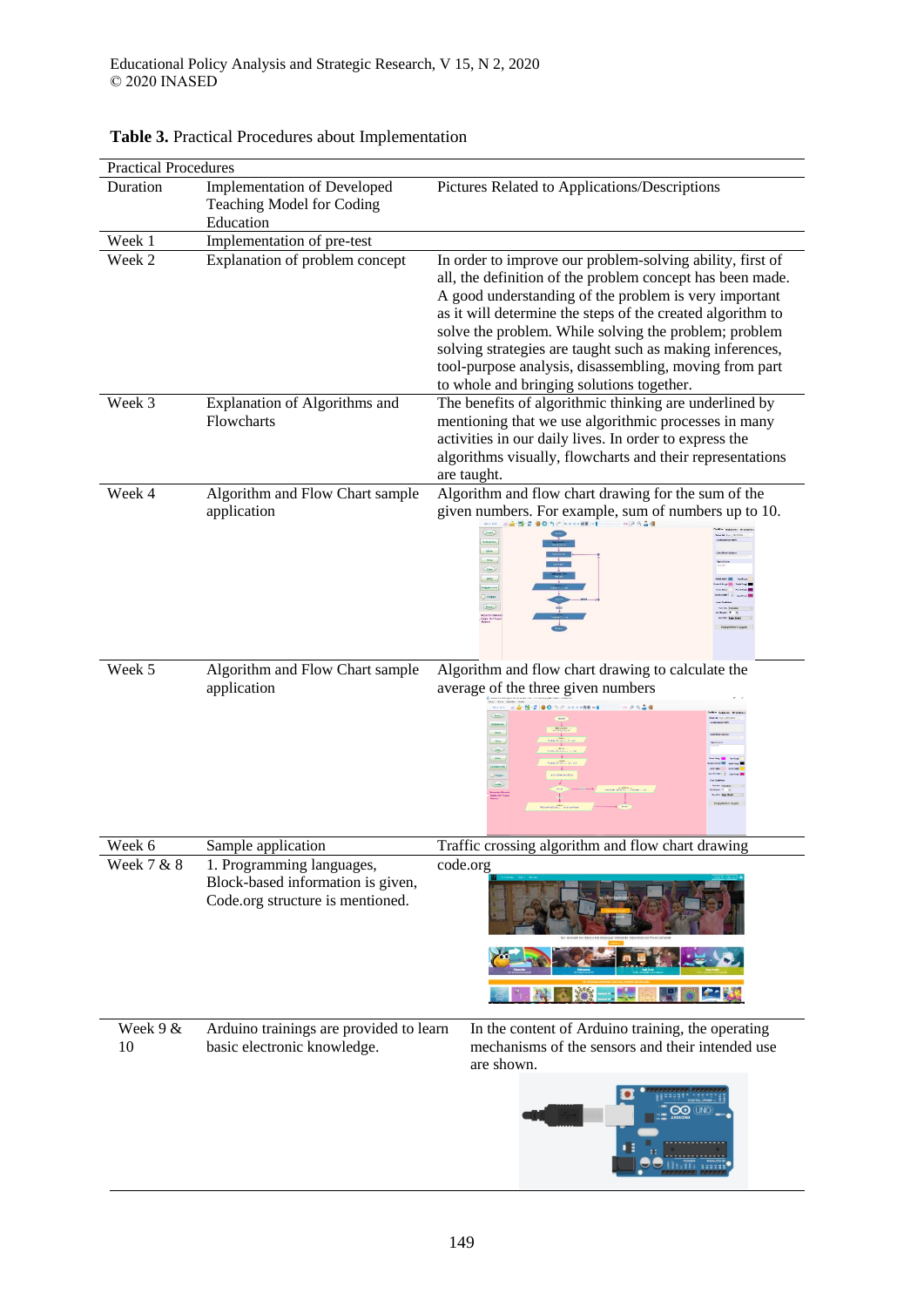









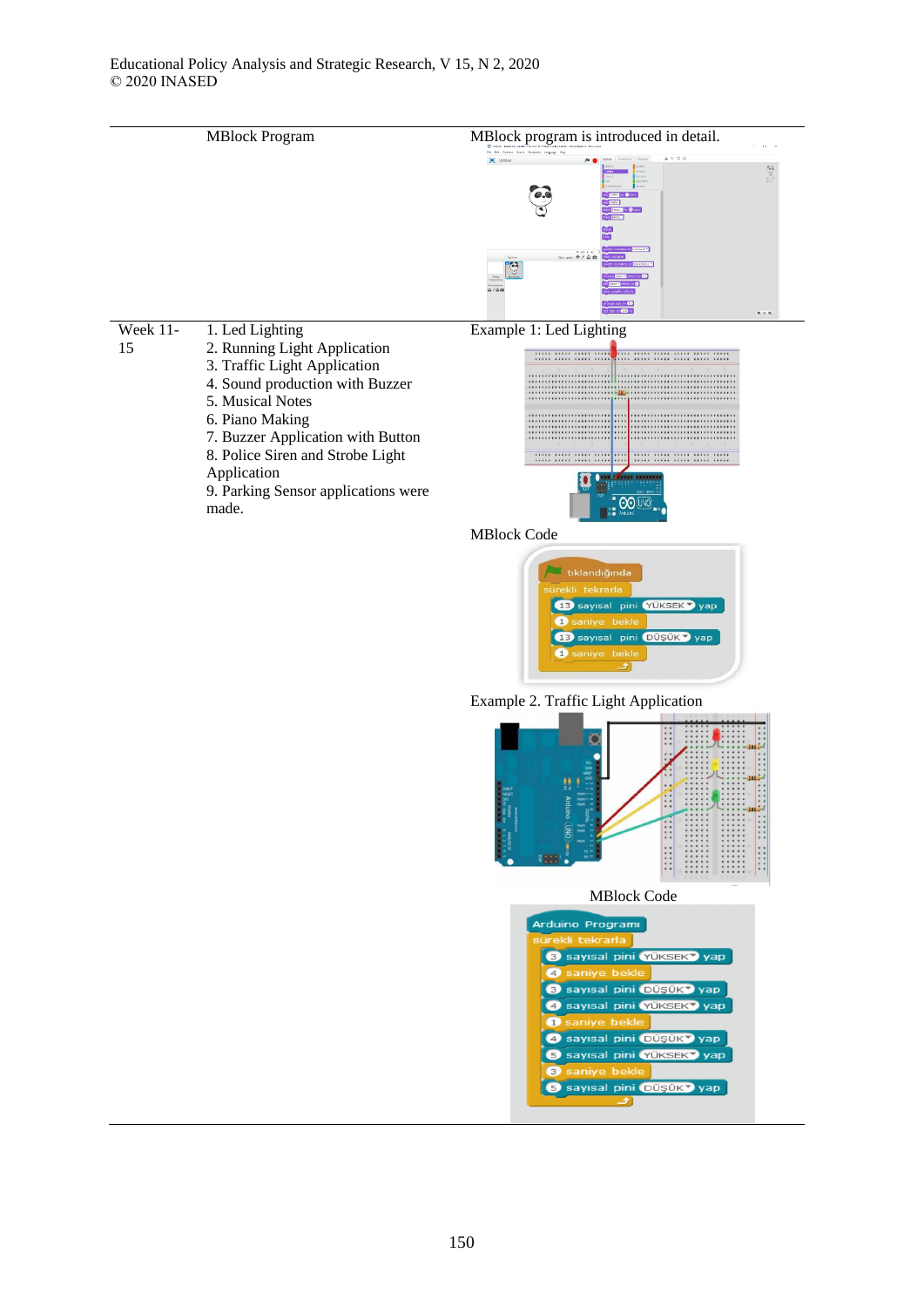| Week 16         | 4. In our Robotics and Coding course<br>to commemorate of acceptance of<br>National Anthem at March 12, the<br>National Anthem playing application<br>was developed of waving flag with the<br>servo motor that we can move at the<br>desired angle with the help of the<br>buzzer and the potentiometer. |                                                                          |
|-----------------|-----------------------------------------------------------------------------------------------------------------------------------------------------------------------------------------------------------------------------------------------------------------------------------------------------------|--------------------------------------------------------------------------|
| Week 17<br>& 18 | Implementation of post-tests                                                                                                                                                                                                                                                                              | 1. Application of post-tests<br>2. Conducting semi-structured interviews |

The implementation of the model developed for coding education has progressed as (1) preparation stage, (2) pre-tests implementation, (3) realization of the implementation process and (4) post-tests implementation. Before the codification education, the informatics classroom of the school was arranged, the tools and equipment required for the applications were provided and made ready for use. After the preparations were completed, pre-test applications were carried out in the first week, applications were carried out for the next 15 weeks and the last two weeks were finalized through making post-test implementations. The application photos are given in Figure 2.





Intelligence class Running light application National Anthem



application



Waving flag application with servo motor

**Figure 2.** The application photos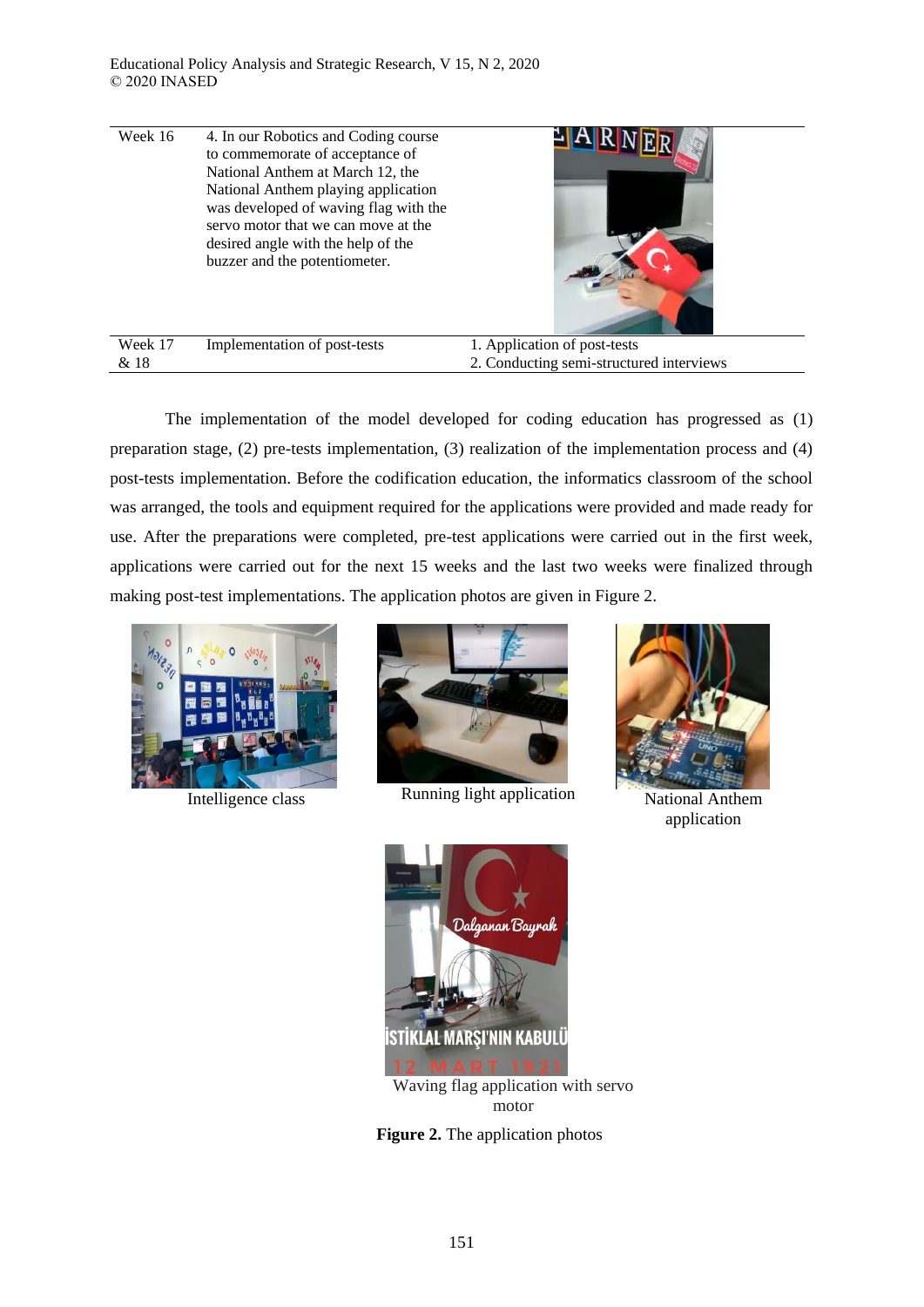#### **Data Analysis**

In the analysis of the quantitative data obtained within the scope of the research, SPSS was used (Version 22.0). Two steps were followed for analysis. Firstly, Kolmogorov-Smirnov test was used to determine whether the data sets showed homogeneous distribution. According to the results of Kolmogorov-Smirnov test, it was found that the difference scores obtained by subtracting the pre-test from the PSS and SAST post-test showed normal distribution. Moreover, the kurtosis and skewness coefficients of the difference scores are at the normal distribution level. Because of the homogeneous distribution of the obtained data, dependent groups t-test was used for dependent groups and One-Way ANOVA test was used to analyze whether the mean differences between the groups were statistically significant or not.

The data collected through the "Interview Form for Coding Education (IFCE)" developed by the researchers in the research was subjected to content analysis. As a result of the interviews, 448 minutes of audio recording was created. After the researchers transcribed the entire audio recordings, the data were coded separately by the researchers. In this coding process, parts of consensus and disagreement were determined. The coders were met again on the codes with disagreement and, the consensus was reached on the codes as a result of these meetings. In this study, coder reliability was calculated with the formula  $\Gamma$  [Consensus / "Consensus + Disagreement") \* 100 [Miles & Huberman, 1994). The encoder reliability for this research was calculated as  $((64/64 + 16) * 100) = 80\%$ . As a result of the calculation, it can be stated that coding is reliable since it is over 80% compliance level stated by Miles and Huberma (1994).

#### **Findings**

One-Way ANOVA test was used to determine any significant difference between the pre-test and post-test mean scores of the PSS and SAST scale between  $5<sup>th</sup>$ ,  $6<sup>th</sup>$  and  $7<sup>th</sup>$  grades in which the developed model was applied for coding education. Descriptive statistics regarding the mean pre-test and post-test scores of the  $5<sup>th</sup>$ ,  $6<sup>th</sup>$ , and  $7<sup>th</sup>$  grades were given in Table 4.

|               | <b>Grade Level</b> | N  | M      | <b>SD</b> |
|---------------|--------------------|----|--------|-----------|
|               |                    | 28 | 85.93  | 13.71     |
| PSS pre-test  | 6                  | 20 | 92.75  | 23.33     |
|               |                    | 16 | 97.19  | 21.88     |
|               |                    | 28 | 132.46 | 14.02     |
| PSS post-test | 6                  | 20 | 120.75 | 11.99     |
|               |                    | 16 | 108.31 | 20.51     |

**Table 1.** Descriptive Statistics of the  $5<sup>th</sup>$ ,  $6<sup>th</sup>$ , and  $7<sup>th</sup>$  Grade PSS Scale Pre-Test and Post-Test Scores

According to the table 4, PSS pre-test mean score was the highest in  $7<sup>th</sup>$  grade depending on grade level. On the other hand, the highest score was found to be in the  $5<sup>th</sup>$  grade according to the mean scores of PSS post-test. One-Way ANOVA test was used to determine whether there was a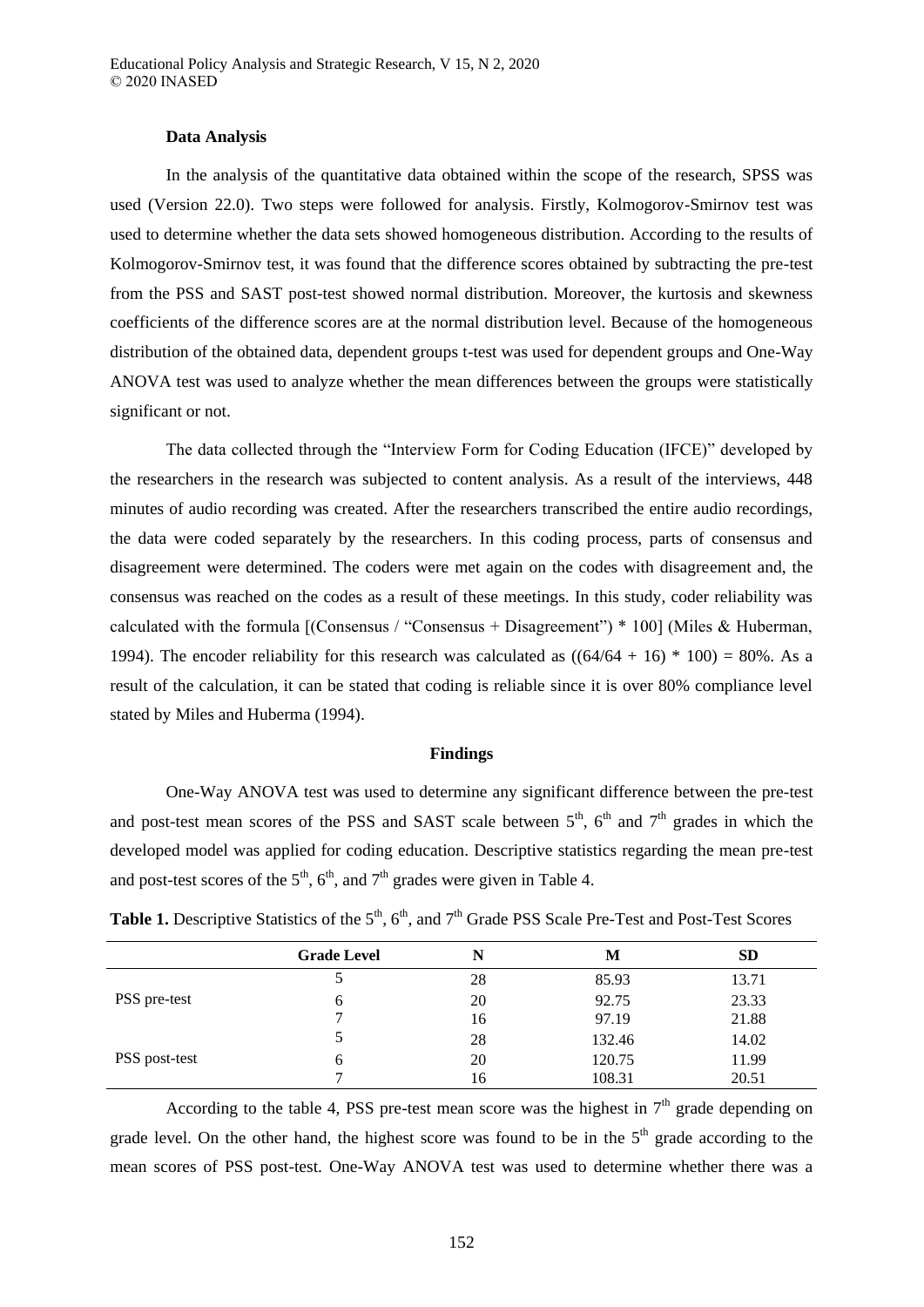statistically significant difference between grade levels. The results of one-Way ANOVA test for the PSS pre-test scores are presented in Table 5.

|              | Source of<br>Variance | Sum of<br>squares | df | Mean of<br>squares | F    |      | Significant<br>difference |
|--------------|-----------------------|-------------------|----|--------------------|------|------|---------------------------|
|              | Inter group           | 1392.955          |    | 696.478            |      |      |                           |
| PSS pre-test | Inner group           | 22606.045         | 61 | 370.591            | '.88 | 0.16 |                           |
|              | Total                 | 23999.000         | 63 |                    |      |      |                           |

**Table 2.** One-way ANOVA test results related to the PSS Scale Pre-Test Scores of Grades

When Table 5 was examined, it was found that there was no significant difference between the mean pre-test scores of the PSS according to grade level (F  $(2,61) = 1.88$ , p> .05). In other words, the programming self-efficacy of the classes was similar prior to implementation.

One-way ANOVA test was used to assess the significance of the difference among the mean scores of PSS post-test scores among the three classes in which the developed model was applied for coding education. The results of one-Way ANOVA for the PSS post-test scores are given in Table 6.

**Table 3.** One-way ANOVA test results related to the PSS scale post-test scores of the classes

|               | Source of<br>Variance | Sum of<br>squares | df | Mean of<br>squares | F     |      | Significant<br>difference   |
|---------------|-----------------------|-------------------|----|--------------------|-------|------|-----------------------------|
|               | Inter group           | 6057.33           | ∸  | 3028.66            |       |      | $5^{\rm h}$ -6 <sup>h</sup> |
| PSS post-test | Inner group           | 14352.15          | 61 | 235.28             | 12.87 | .000 | $5^{\rm h}$ -7 <sup>h</sup> |
|               | Total                 | 20409.48          | 63 |                    |       |      | $6^h - 7^h$                 |

When Table 6 is examined, the PSS posttest scores differ significantly depending on the grade level (F  $(2,61) = 12.873$ , p <.05). In other words, PSS scale scores vary depending on grade level. Tukey test was used to find out which classes differ among the classes. According to Tukey test results, it was seen that the difference among  $5<sup>th</sup>$  grade (M = 132.46, Sd = 14.02) and  $6<sup>th</sup>$  grade (M = 120.75, Sd = 11.99) and  $7<sup>th</sup>$  grade (M = 108.31, Sd = 20.51). In addition, there is a differentiation between 6<sup>th</sup> grade (M = 120.75, Sd = 11.99) and 7<sup>th</sup> grade (M = 108.31, Sd = 20.51).

One-Way ANOVA test was used to determine any difference between pre-test and post-test mean scores of SAST among the  $5<sup>th</sup>$ ,  $6<sup>th</sup>$  and  $7<sup>th</sup>$  grades in which the developed model was applied for coding education. Descriptive statistics regarding the pre-test and post-test mean scores of the  $5<sup>th</sup>$ ,  $6<sup>th</sup>$ , and  $7<sup>th</sup>$  grades of the SAST scale are given in Table 7.

**Table 4.** Descriptive Statistics Regarding the Pre-test and Post-Test Scores of 5<sup>th</sup>, 6<sup>th</sup>, and 7<sup>th</sup> SAST Scale

|                       | <b>Grade Level</b> |    | M      | SD    |
|-----------------------|--------------------|----|--------|-------|
|                       |                    | 28 | 92.61  | 11.22 |
| SAST pre-test         |                    | 20 | 91.10  | 10.47 |
|                       |                    | 16 | 85.06  | 9.73  |
|                       |                    | 28 | 100.21 | 12.01 |
| <b>SAST</b> post-test |                    | 20 | 98.15  | 15.09 |
|                       |                    | 16 | 85.13  | 14.61 |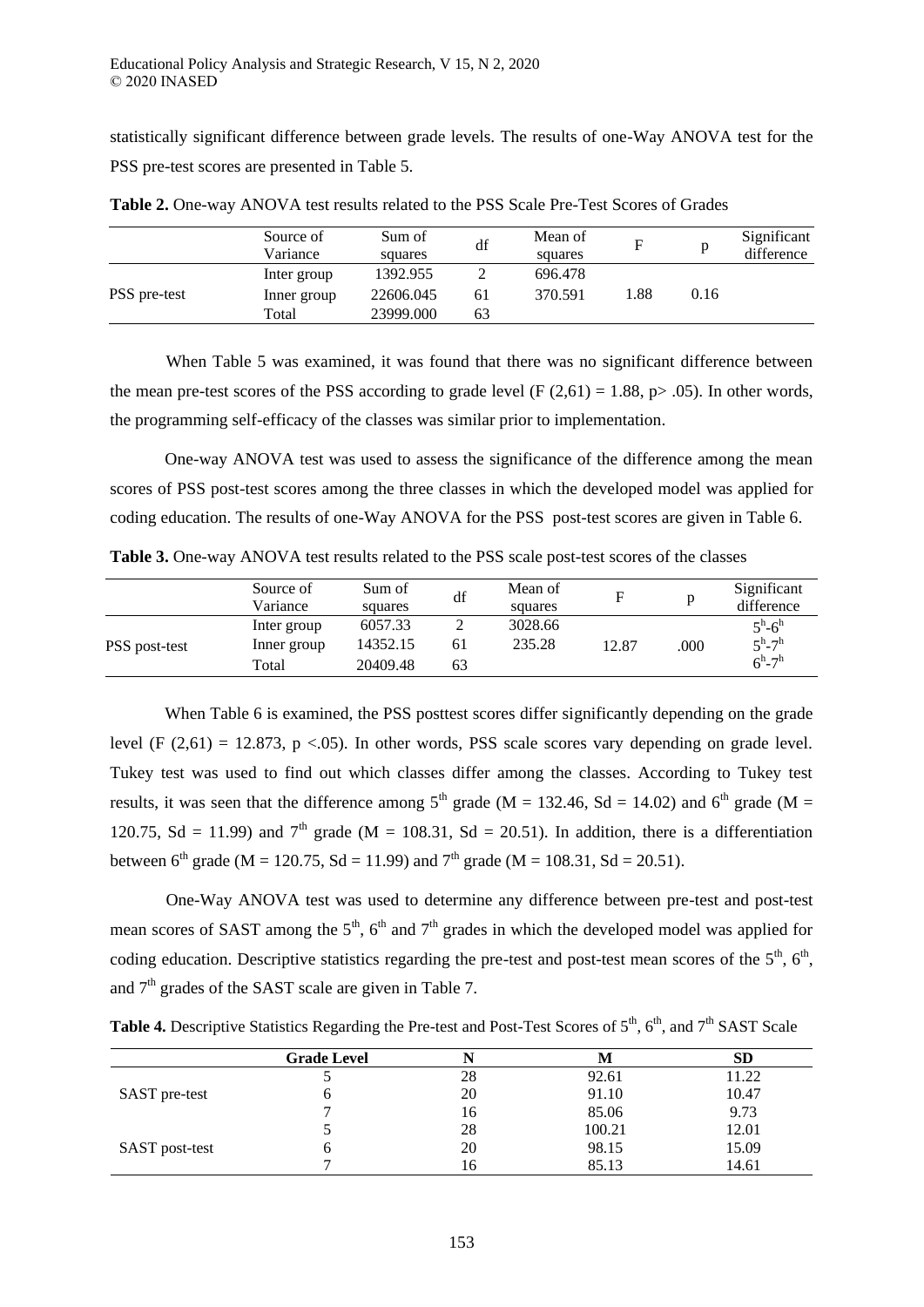When Table 7 is examined, it was seen that the pre-test and post-test mean scores of the SAST scale are highest in the  $5<sup>th</sup>$  grade depending on the grade level.

One-way ANOVA test was used to determine the significance of the difference among the mean scores of pre-test scores of the SAST among the three classes in which the developed model was applied for coding education. One-Way ANOVA test results regarding the difference among the mean scores of SAST pre-tests are given in Table 8.

|               | Source of<br>Variance | Sum of<br>squares | df | Mean of<br>squares |       |      | Significant<br>difference |
|---------------|-----------------------|-------------------|----|--------------------|-------|------|---------------------------|
| SAST pre-test | Inter group           | 600.584           |    | 300.292            |       |      |                           |
|               | Inner group           | 6907.416          | 61 | 113.236            | 2.652 | .079 |                           |
|               | Total                 | 7508.000          | 63 |                    |       |      |                           |

**Table 5.** One-way ANOVA test results related to SAST pre-test scores of the classes

Table 8 shows that there is no significant difference between the pre-test scores of the SAST scale depending on the grade levels (F  $(2-61) = 2,652$  p $> 0.05$ ). In other words, there was no significant difference between the attitudes of the classes towards technology prior to application.

One-way ANOVA test was used to determine the significance of the difference among the mean scores of post-test scores of the SAST scale among the three classes in which the developed model was applied for coding education. One-Way ANOVA test results related to the difference among the SAST post-test mean scores are given in Table 9.

**Table 6.** One-way ANOVA test results related to SAST post-test scores of the classes

|                | Source of<br>Variance | Sum of<br>squares | df | Mean of<br>squares | F    |      | Significant<br>difference |
|----------------|-----------------------|-------------------|----|--------------------|------|------|---------------------------|
|                | Inter group           | 2479.34           |    | 1239.67            |      |      |                           |
| SAST post-test | Inner group           | 11427.01          | 61 | 187.32             | 6.61 | .003 | 1-3                       |
|                | Total                 | 13906.35          | 63 |                    |      |      | $2 - 3$                   |

When Table 9 is examined, the SAST scale post-test mean scores differ significantly depending on the grade level (F  $(2,61) = 6,618$ , p <.05). In other words, attitude scores towards technology vary according to class level. According to the results of the Tukey test, which was done to find out the differences among the classes, there is a difference between the 5<sup>th</sup> grade (M = 100.21 S = 12,010) and the 7<sup>th</sup> grade (M = 85,13, S = 14,610) in addition to 6<sup>th</sup> grade (M = 98,15, S = 15,097) and  $7<sup>th</sup>$  grade (M = 85,13, S = 14,610).

T-test was used for dependent groups in the comparison of the pre-test and post-test results of the PSS and SAST of  $5<sup>th</sup>$ ,  $6<sup>th</sup>$  and  $7<sup>th</sup>$  grades. The obtained results are given in Table 10.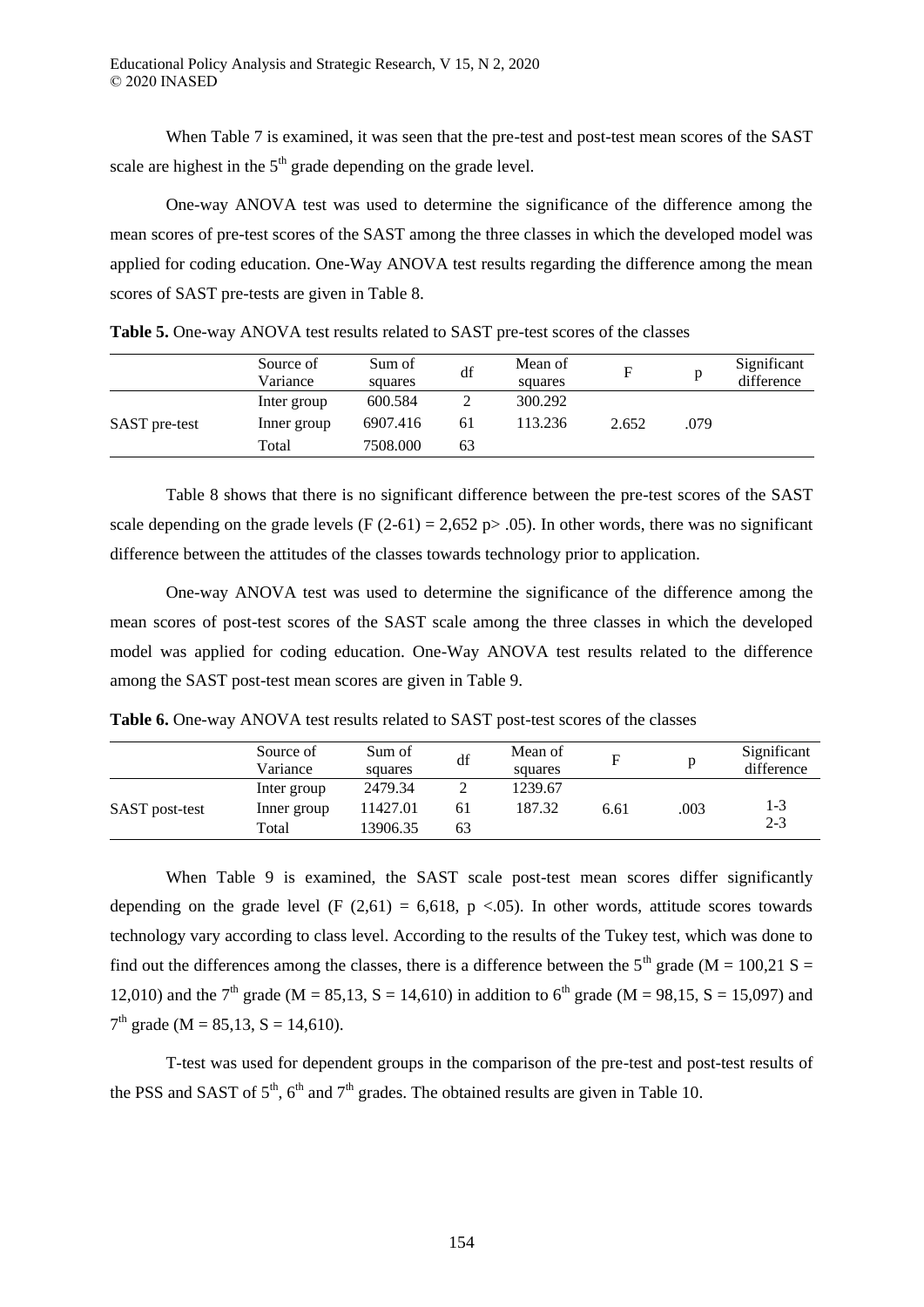| Grade           | Scale       | Test                                              | N     | M      | <b>SD</b> |        | p        |
|-----------------|-------------|---------------------------------------------------|-------|--------|-----------|--------|----------|
|                 |             | Pre test                                          | 28    | 85.93  | 13.717    |        | $.000**$ |
| $5^{\text{th}}$ | <b>PSS</b>  | Post test                                         | 28    | 132.46 | 14.022    | 12.207 |          |
|                 |             | Pre test                                          | 28    | 92.61  | 11.226    |        | $.008**$ |
|                 | <b>SAST</b> | Post test                                         | 28    | 100.21 | 12.010    | 2.850  |          |
| $6^{\text{th}}$ | <b>PSS</b>  | Pre test                                          | 20    | 92.75  | 23.333    |        | $.000**$ |
|                 |             | Post test                                         | 20    | 120.75 | 11.991    | 5.775  |          |
|                 |             | Pre test                                          | 20    | 91.10  | 10.473    |        |          |
|                 |             | <b>SAST</b><br>20<br>15.097<br>98.15<br>Post test | 1.607 | .125   |           |        |          |
| 7 <sup>th</sup> | <b>PSS</b>  | Pre test                                          | 16    | 97.19  | 21.882    | 1.721  | .106     |
|                 |             | Post test                                         | 16    | 108.31 | 20.512    |        |          |
|                 |             | Pre test                                          | 16    | 85.06  | 9.733     |        |          |
|                 | <b>SAST</b> | Post test                                         | 16    | 85.13  | 14.610    | .015   | .988     |

**Table 7.** Indpendent sample t-test results of PSS and SAST scales

\*\* Indicates that there is a significant difference.

Table 10 which summarized whether there are statistically significant differences between pretest and post-test scores of two different scales (PSS and SAST) in terms of grade-level indicated that in both PSS and SAST, there were significant differences between 5th grade students' pre-test and post-test scores. However, a statistically significant difference between 6th grade students' pre-test and post-test scores was found for PSS but not found for SAST. The differences between 7th grade students' pre-test and post-test scores were not found to be statistically significant for both PSS and SAST.

#### **Students' opinions about the model developed for coding education**

The obtained data sets from the semi-structured interview form were analyzed in order to support the findings obtained from the analysis of the quantitative data. Based on the qualitative data obtained as a result of the analysis, separate codes and themes were created for  $5<sup>th</sup>$ ,  $6<sup>th</sup>$  and  $7<sup>th</sup>$  grades. In this context, first of all, the opinions of the students were asked about coding education. Information about this question is presented in Table 11.

**Table 8.** Student views on coding education

| Theme       | $\overline{5}^{\text{th}}$ grade | $6th$ grade |                        |   | grade                          |  |  |
|-------------|----------------------------------|-------------|------------------------|---|--------------------------------|--|--|
|             | Codes                            |             | Codes                  |   | Codes                          |  |  |
|             | Teaching to everyone             | 9           | Teaching to everyone   | 5 | Teaching to everyone           |  |  |
|             | Funny                            | 4           | Language of the future | 4 | Compulsory                     |  |  |
| Emotions    | Instructive                      | 3           | Compulsory             | 4 | Instructive                    |  |  |
|             | Imagination                      |             | Facilitating life      | 4 | Contribution to the profession |  |  |
|             | Problem solving                  |             | Problem solving        |   | Funny                          |  |  |
| <b>Tang</b> | Perspective                      |             | Instructive            |   | Problem solving                |  |  |
|             | Sequential thinking              |             |                        |   | <i>*Not tutorial</i>           |  |  |
| houghts     | Language of the future           |             |                        |   |                                |  |  |
|             | Making life easier               |             |                        |   |                                |  |  |

\* Contains negative code.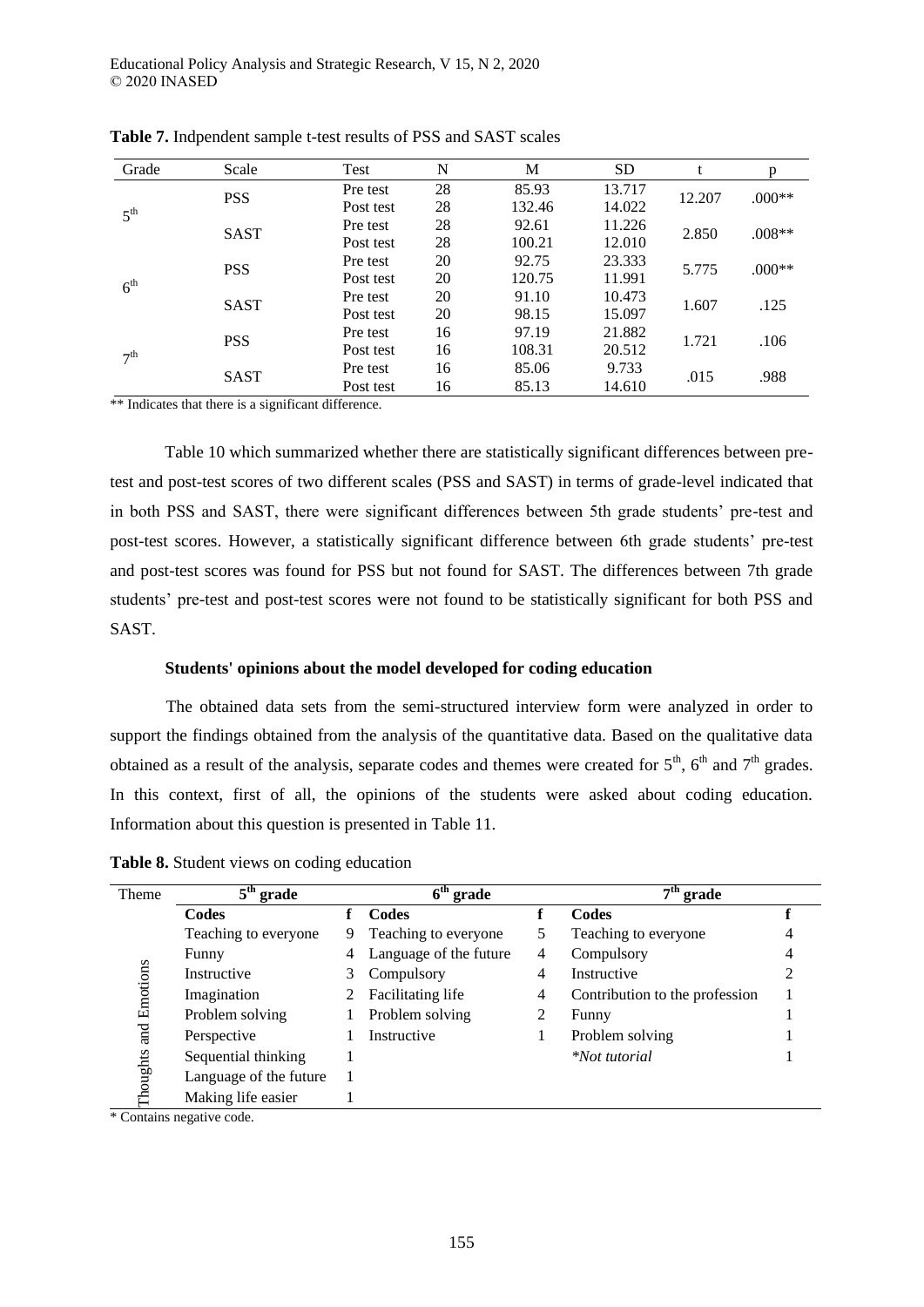When Table 11 is examined, 5th grade students think that coding education should be taught to everyone, funny, instructive and develop imagination, while 6th grade students think that coding education should be taught to everyone, it is the language of the future, it makes life easier, it is problem solving and instructive. 7th grade students think that coding education should be taught to everyone, it must be compulsory and it is instructive. In addition, one student stated that coding training is not instructive. Some of the students' views on this question are given separately for  $5<sup>th</sup>$ ,  $6<sup>th</sup>$ and  $7<sup>th</sup>$  grades:

Some of the statements of  $5<sup>th</sup>$  grade students:

*S10 "Coding education is a lesson that should be given in all schools and I think that it contributes to other courses as coding is learned"* 

*S14: "In the future, coding is the field of technology since everything will be controlled by technology and coding education must be given anywhere in Turkey"*.

*S20: "Coding education allows us to look at life from a different perspective".* 

Some of the statements of  $6<sup>th</sup>$  grade students:

*S3 "It makes our lives easier and helps to teach courses such as mathematics"* 

*S9 "Coding education is an important lesson just like Mathematics. Because it improves our problem-solving skills"* 

*S12: "Coding education is necessary. In my opinion, all students are required to receive coding education. Because in the future we need a world where robots don't rule us, but we program them"*.

Some of the statements of  $7<sup>th</sup>$  grade students:

*S1*: "I think we don't learn that much from coding education".

*S4: "I think this education will be very useful if we choose this profession in the future".* 

*S16 "It teaches us to put our lives into algorithms and do everything in order. Therefore, It should be compulsory in all schools"* 

After revealing the opinions of the students about coding education, the students were asked about the contribution of coding education on any courses. Information about the answers of the students is presented in Table 12.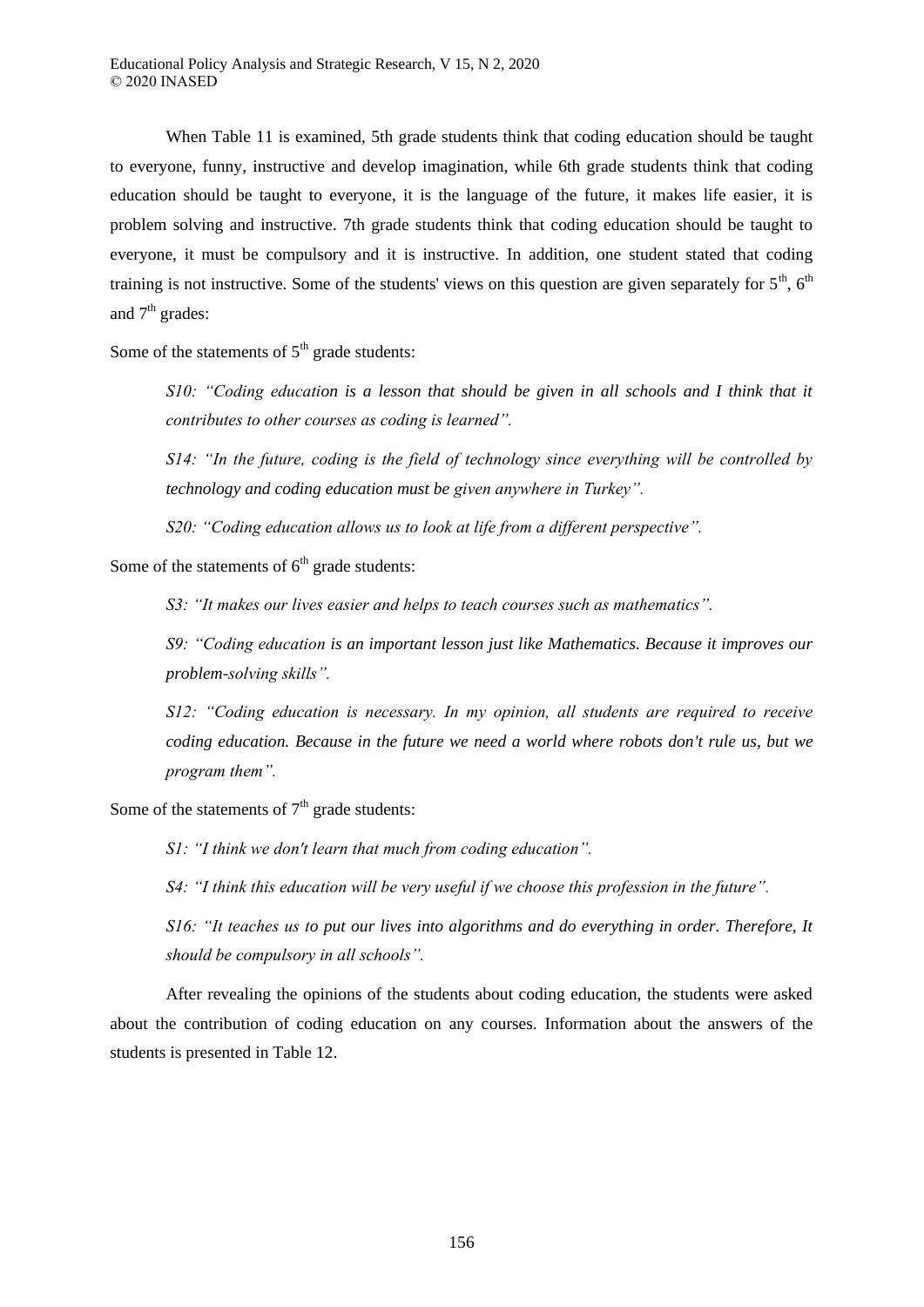|         | $5th$ grade        |    | 6 <sup>tn</sup><br>grade |    | $7th$ grade             |    |
|---------|--------------------|----|--------------------------|----|-------------------------|----|
| Theme   | Codes              |    | Codes                    |    | Codes                   |    |
|         | <b>Mathematics</b> | 23 | <b>Mathematics</b>       | 14 | <b>Mathematics</b>      | 14 |
|         | Turkish            | 4  | Turkish                  |    | Science                 | 13 |
| Courses | Science            |    | Science                  |    | Turkish                 |    |
|         | Social Science     |    | English                  |    | Social Science          |    |
|         | English            |    | Social Science           |    | <i>*No contribution</i> |    |

**Table 9.** Student opinions about contribution of coding education on any curses

\* Contains negative code.

When Table 12 is examined, the  $5<sup>th</sup>$  grade students think that the coding education contributes to Mathematics, Turkish, Science, Social Studies and English courses, the  $6<sup>th</sup>$  grade students think that coding education contributes to Mathematics, Turkish, Science, English and Social Studies courses and  $7<sup>th</sup>$  grade students think that it contributes to Mathematics, Science, Turkish and Social Studies courses. However, one student stated that coding education did not contribute to any course.

After explaining the courses that they think the coding education contributed to, the students were asked to explain the contribution of coding education to the courses. The answers given by the students to this question are given in Table 13.

|              | $5th$ grade            |                | $6th$ grade         |   | $7th$ grade             |    |
|--------------|------------------------|----------------|---------------------|---|-------------------------|----|
| <b>Theme</b> | <b>Codes</b>           |                | <b>Codes</b>        |   | Codes                   |    |
|              | Problem solving        |                | Subject teaching    | 8 | Subject teaching        | 11 |
| Courses      | Subject teaching       | 5              | Problem solving     |   | Sequential thinking     |    |
|              | Different perspectives | 3              | Easy comprehension  | 3 | Rapid thinking          |    |
| $\mathbf{S}$ | Sequential thinking    | 3              | Sequential thinking | 2 | Focusing                |    |
|              | Rapid thinking         | 2              | Focusing            |   | Question solving        |    |
|              | Easy comprehension     | $\overline{2}$ | Question solving    |   | Problem solving         |    |
| Contribution | Focusing               |                |                     |   | <i>*No contribution</i> |    |
|              | Technology overview    |                |                     |   |                         |    |

**Table 10.** Information about the contribution of coding education to the courses

\* Contains negative code.

When Table 13 is examined, the  $5<sup>th</sup>$  grade students stated the contribution of coding education to the courses as the problem solving, subject teaching, different perspectives, sequential thinking; the 6<sup>th</sup> grade students stated the contribution of coding education to the courses as subject teaching, problem solving, easy understanding of the courses and sequential thinking; the  $7<sup>th</sup>$  grade students stated the contribution of coding education to the courses as subject teaching, focusing on sequential and rapid thinking. On the other hand, a student thinks that coding education has no contribution. Some of the student statements regarding this question were:

Some of the statements of  $5<sup>th</sup>$  grade students:

*S4 "It improves the problem-solving skills in mathematics and closes our attention deficit in Turkish lessons at the same time"*.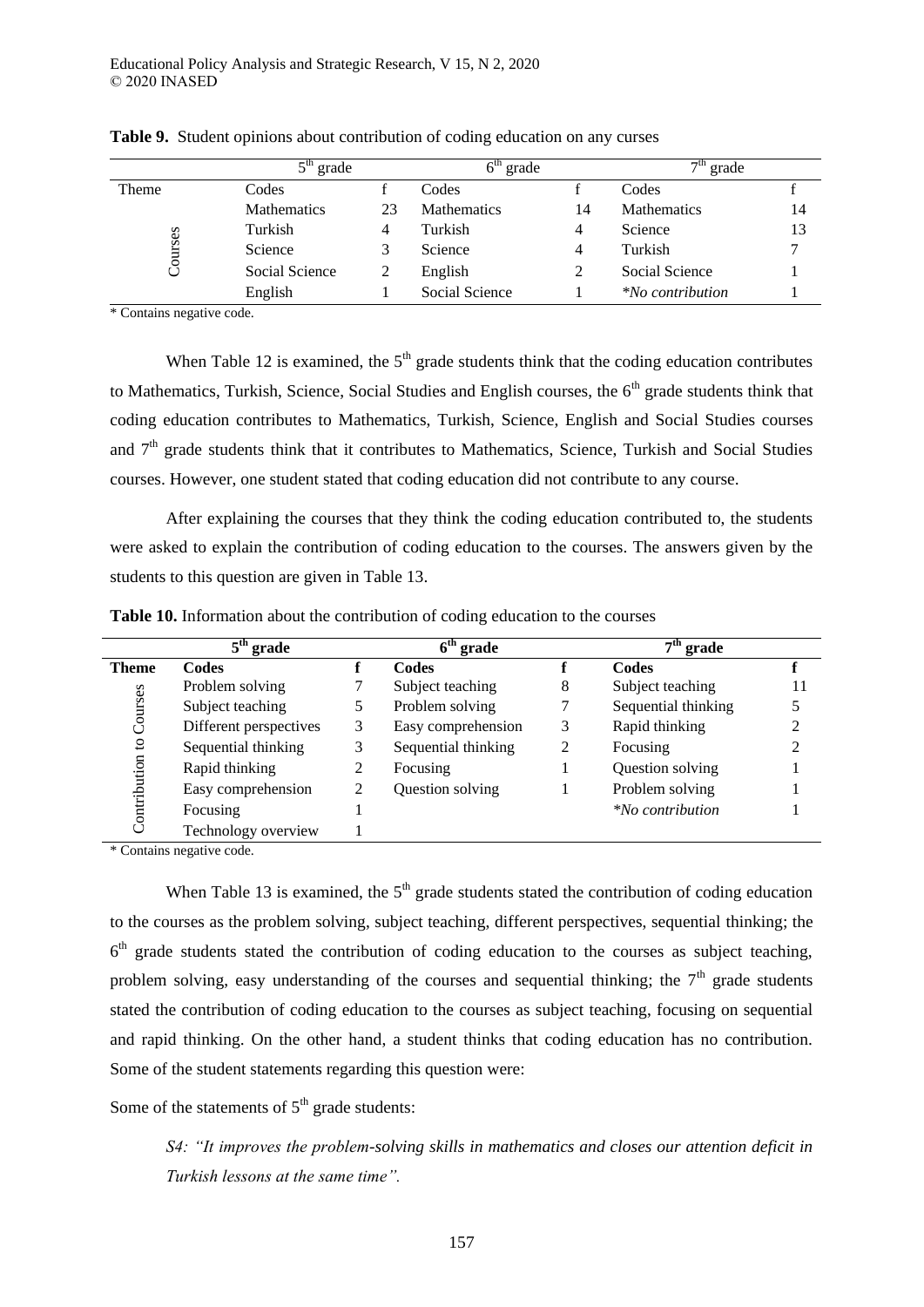*S10*: "I can think fast, find the right answer and solve the problem in different steps".

*S22 "I learned technology through coding education and my perspective on technology has changed"* 

Some of the statements of  $6<sup>th</sup>$  grade students:

*S5 "It enables to teach issues about social science course Because it teaches us directions, latitude and longitude"* 

*S6 "It provides us with teaching the angles in mathematics and helps us to solve paragraph*  sentences in Turkish".

*S12 "Improves our problem-solving skills. Explains how to sort events, explain, and teaches shapes"* 

*S13 "It improves attention in problem solving and inding angle in lessons"* 

Some of the statements of  $7<sup>th</sup>$  grade students:

*S1 "I think it doesn't contribute"* 

*S11: "It is very useful for teaching the subject of electricity within the scope of science* lesson".

*S13: "We can do the questions faster in math class".* 

After the opinions of the students about coding education and the contribution of coding education to the courses, they were asked what they could do with the information they learned about coding education. The answers given by students to this question are given in Table 14.

|                         | grade                         |    | $6th$ grade            |   | $7th$ grade          |   |
|-------------------------|-------------------------------|----|------------------------|---|----------------------|---|
| Theme                   | Codes                         |    | Codes                  |   | Codes                |   |
|                         | Writing code/program          | 11 | Writing code/program   | 8 | Writing code/program | 9 |
| Use of $\;$ Information | Tool design                   | Н  | Robot design           | 6 | Robot design         |   |
|                         | Robot design                  | 8  | Tool design            |   | Game creating        |   |
|                         | Problem solving               |    | Game creating          |   | Tool design          |   |
|                         | Electrical circuit setting up |    | Making a traffic light |   | Sensor design        |   |
|                         |                               |    | Making job selection   |   |                      |   |

**Table 11.** Information about the things that can be done with coding education

\* Contains negative code.

When Table 13 is examined,  $5<sup>th</sup>$  grade students think that they can write code/programs, design tools and robots, solve problems and set-up electrical circuit with coding trainings;  $6<sup>th</sup>$  grade students think that they can make code/program writing, robot and tool design, game creation, traffic lamp making and profession selection with coding education;  $7<sup>th</sup>$  grade students think that they can make code/program writing, robot, tool and sensor design with coding education. Some of the student statements regarding this question are given separately for the  $5<sup>th</sup>$ ,  $6<sup>th</sup>$  and  $7<sup>th</sup>$  grades: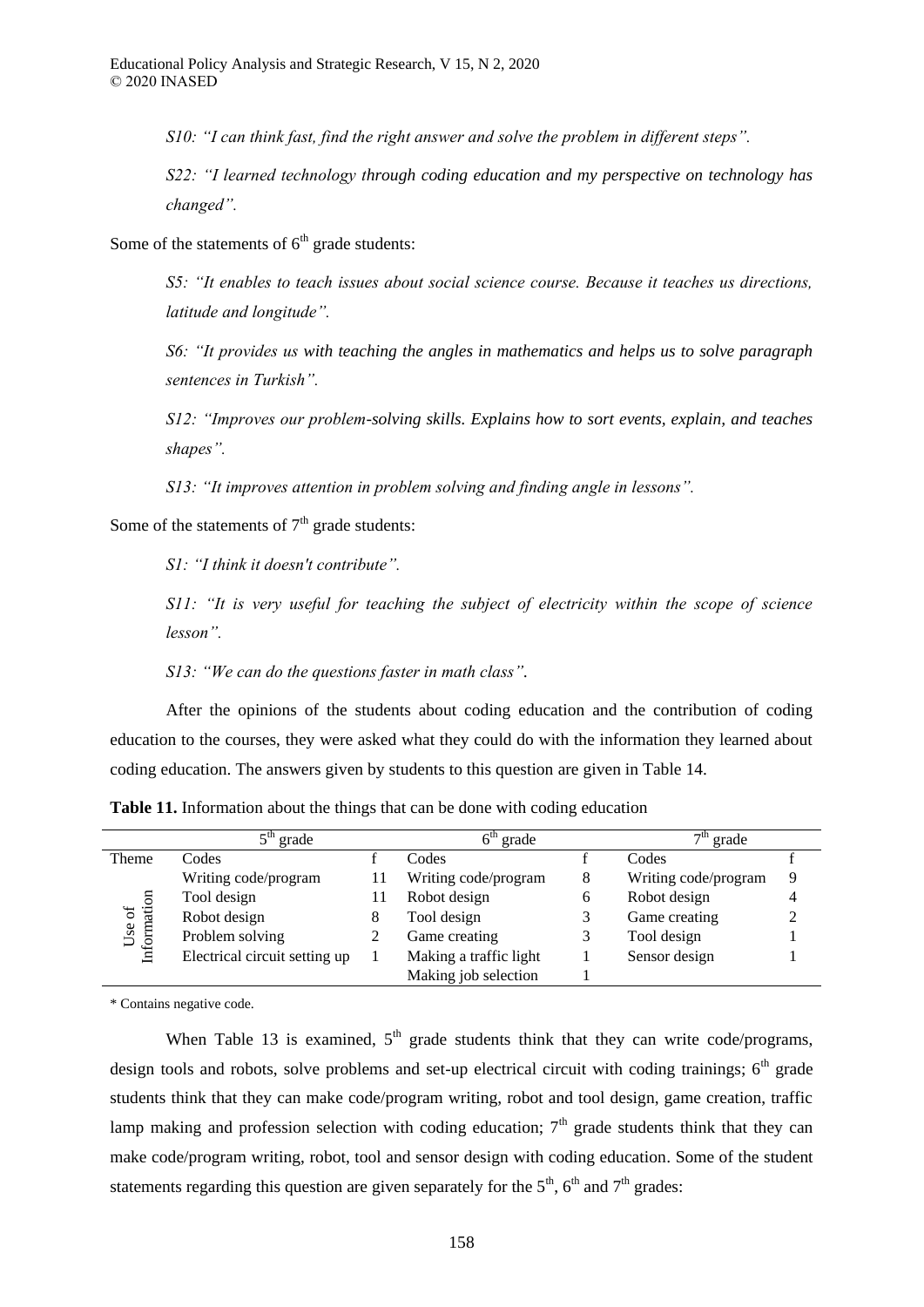Some of the statements of  $5<sup>th</sup>$  grade students:

*S13: "With coding, I can create a loop, solve the given problems and find the errors in the coding".*

*S16 "We can do many things with coding For example; robot, computer"* 

*S17: "I can make an electrical circuit with the help of coding"*.

Some of the statements of  $6<sup>th</sup>$  grade students:

*S2: In the future, I can write a code and make a robot for myself. I can make my life easier*  with coding".

*S12: "I can advance in my classes and have a good profession in the future".* 

*S15: "We can invent intelligent robots for service purposes".* 

Some of the statements of  $7<sup>th</sup>$  grade students:

*S8: "We can do things that make our daily life easier".* 

*S14 "We can write many codes that will save lives"* 

*S16: "I can design new games and do most of the things in coding field"*.

# **Discussion, Conclusion and Implementation**

The study aimed to determine the effect of the teaching model developed for coding education on  $5<sup>th</sup>$ ,  $6<sup>th</sup>$  and  $7<sup>th</sup>$  grade students' programming self-efficacy and attitudes towards technology. It was found that there was a significant difference in favor of  $5<sup>th</sup>$  grade among the programming self-efficacy scale scores of  $5<sup>th</sup>$ ,  $6<sup>th</sup>$  and  $7<sup>th</sup>$  grades in which the developed teaching model was applied for coding education. Moreover, there was a significant difference between  $6<sup>th</sup>$  and  $7<sup>th</sup>$  grade programming selfefficacy scale scores in favor of 6th grade. Through considering the pre-test and post-test programming self-efficacy scale scores of the  $5<sup>th</sup>$ ,  $6<sup>th</sup>$ , and  $7<sup>th</sup>$  grades, there was a significant difference in favor of the post-test between the pre-test and post-test programming self-efficacy mean scores of the  $5<sup>th</sup>$  and  $6<sup>th</sup>$  grades. When the post-test self-efficacy scale mean scores were examined in terms of the grades, it was seen that the mean scores of  $5<sup>th</sup>$  grade students were higher than the scores of both  $6<sup>th</sup>$  grade and  $7<sup>th</sup>$  grade students (See Table 3). These results can be interpreted as providing coding education starting from early ages make positive effect on students' programming self-efficacy, but the positive effect of coding education on programming self-efficacy decreases with increasing grade level.

When the literature was examined, it was found that coding education had a positive effect on programming self-efficacy in a similar way with this study (Kasalak, 2017; Ramalingam & Wiedenbeck, 1998; Şahutoğlu, 2018; Yukselturk & Altiok, 2017). Mazman and Altun (2013)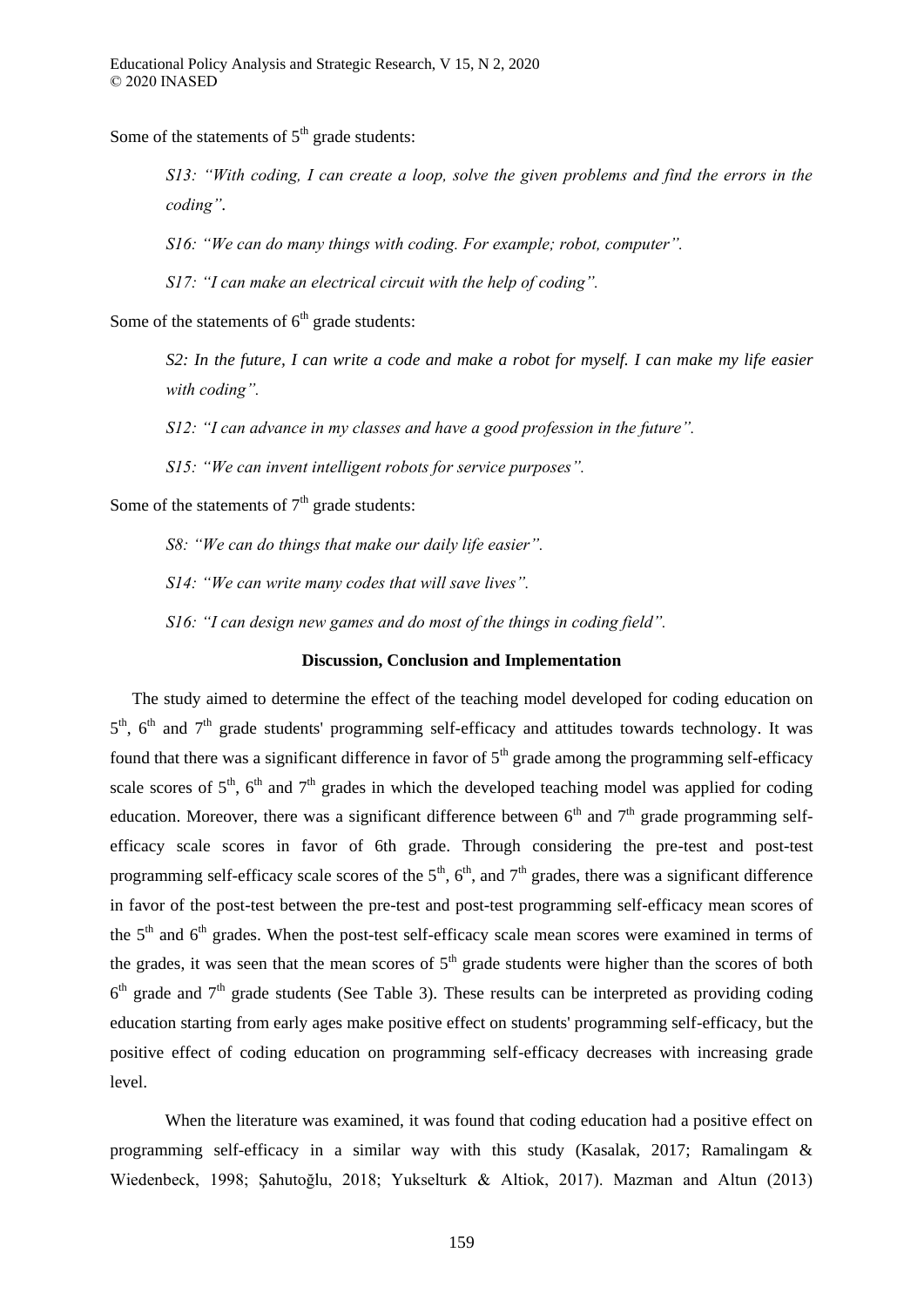conducted a research examining the effect of the students who took and did not take a programming course on self-efficacy perceptions of programming. According to the results of the research, it was found that the students who had pre-experience in programming had higher levels of programming self-efficacy than those who had no pre-experience. As a matter of fact, in many studies, it has been found that students with prior programming experience have more programming self-efficacy similar to this study (Jegede, 2009; Ramalingam & Wiedenbeck, 1998; Resnick et al., 2009; Wiedenbeck, La Belle & Kain, 2004). However, as a result of this study, it was concluded that the average of the 5th grade students without programming background was higher than the 7th grade students with programming experience. Holden and Weeden (2003) explain this difference between students with prior programming experience and those with no prior experience. As the students come from different backgrounds, it has been shown that the difference in these backgrounds of students is reflected especially in the first programming education and this difference decreases in later programming education. The results obtained in this study support the results of Holden and Weeden (2003).

It was found that there was a significant difference in favor of Grade 5 and 6 among the mean scores of attitude scale towards technology of  $5<sup>th</sup>$ ,  $6<sup>th</sup>$  and  $7<sup>th</sup>$  grades in which the developed teaching model was applied for coding education. However, it was found that there was no significant difference between attitudes towards technology when the  $5<sup>th</sup>$  and  $6<sup>th</sup>$  grades were compared. Pre-test and post-test SAST scale scores of  $5<sup>th</sup>$ ,  $6<sup>th</sup>$  and  $7<sup>th</sup>$  grades were compared within groups. As a result of the comparison, it was found that there was a significant difference between the pre-test and post-test mean scores of the 5<sup>th</sup> grade SAST scores in favor of the post-test. According to these results, it can be interpreted that having coding education from an early age had a positive effect on students' attitudes towards technology, but coding education did not have a positive effect on attitudes towards technology with the increase in grade level. As a matter of fact, Güden (2015) examined the attitudes of secondary school students towards technology and found that  $5<sup>th</sup>$ ,  $6<sup>th</sup>$  and  $7<sup>th</sup>$  grade students had a more positive attitude towards technology than  $8<sup>th</sup>$  grade students. Furthermore, Gülden (2015) found that 5th grade students had higher attitudes towards technology than other grades.

As a result of the analysis of the qualitative data obtained within the scope of the study, 74 codes were obtained under 4 themes which includes 34 positive, 3 negative, and 37 various codes. First of all, thoughts and emotions of students about coding education were presented in this context. The students emphasized that coding education should be taught to everyone as a compulsory subject. Moreover, students think that coding education is instructive and entertaining, makes life easier, develops problem-solving skills and improves imagination. When the literature is examined, it is seen that coding education has a positive effect on the opinions of the students which consistent with this study (Çetin, 2012; Çoşar, 2013; Şahin & Namlı, 2017; Vatansever & Baltacı Göktalay, 2018). Sarıkaya (2018) examined the views of students about coding. At the end of the investigation, students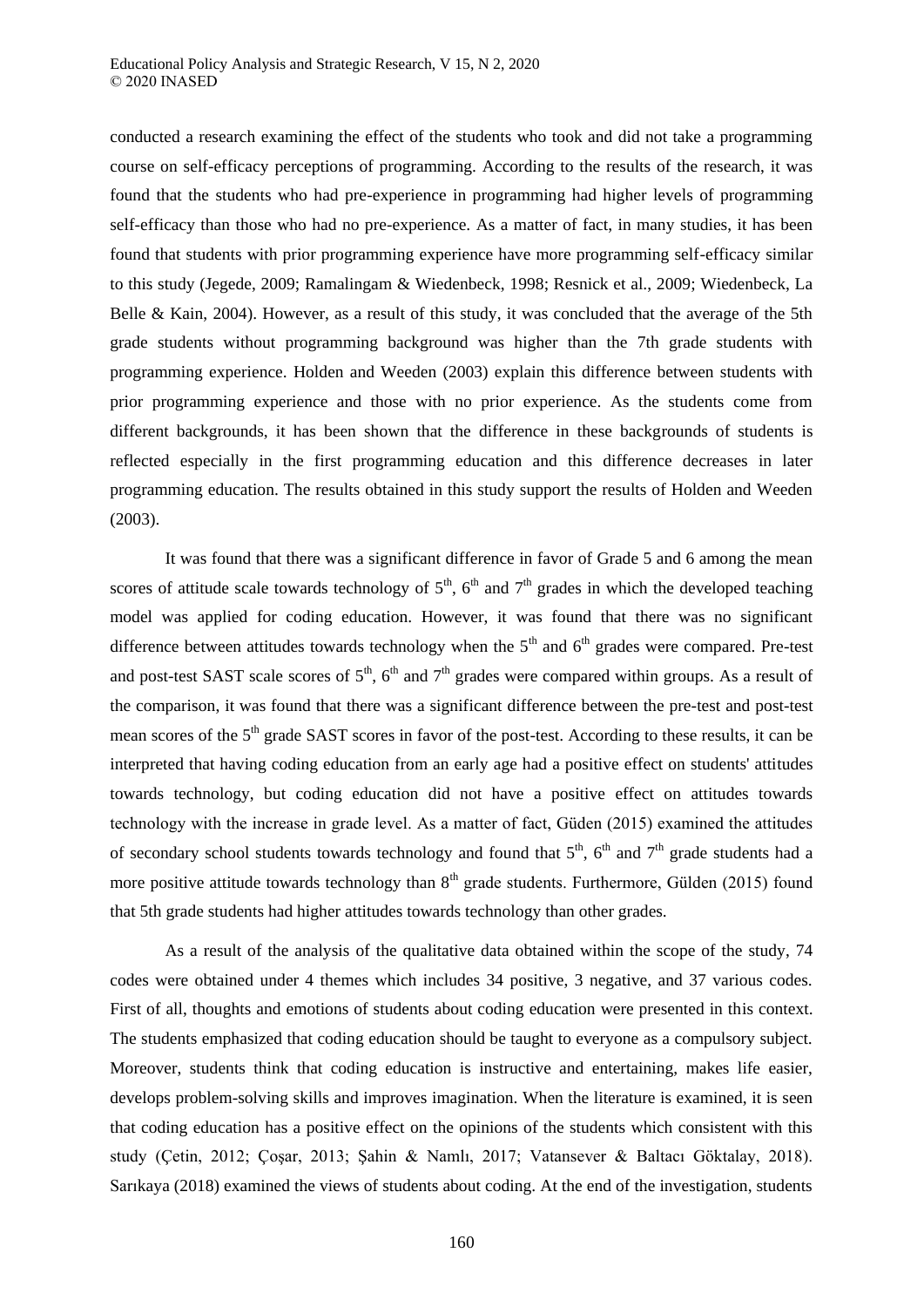think that coding education is fun, interesting, develops creativity and contributes to problem solving skills. Some students reported negative opinions about coding education. Similarly, Kaučič and Asič (2011), in their study with primary school students, stated that Scratch visual programming is instructive and engaging. These results are consistent with the results of this study. In another study, Cetin (2012) believes that coding education improve students' problem-solving skills. In fact, in many studies, it is stated that coding education enables students to improve their problem-solving skills (Calder, 2010; Shin & Park, 2014). However, there are some studies states that coding education has no effect on problem solving skills. As a matter of fact, Kalelioğlu and Gülbahar (2014) found that coding education did not make a statistically significant difference on the problem-solving skills of secondary school students.

Another result obtained within the scope of the study is the opinions of students about the courses contributing to the coding education. The students think that Mathematics, Science, Turkish, Social Sciences and English courses contributes to coding education. However, one student stated that coding education did not contribute to any course. The students were then asked about the contribution of coding education to the courses. The students expressed the contribution of coding education to the courses as problem solving, subject teaching, gaining different perspectives, sequential thinking, easy comprehension, focus, technology perspective and question solving. In addition, a student stated that coding education had no contribution to the courses. When the literature is examined, there are studies that are consistent with the results of this study and that coding education has a positive effect on the teaching of other subjects such as mathematics (Akpınar & Altun, 2014; Resnick & Ocko, 1990). Fessakis, Gouli and Mavroudi (2013) concluded that programming education was effective in acquiring mathematical concepts and developing problem solving skills in the study with pre-school students.

Finally, the students were asked about their thought on the things that they could do with the learned coding information. Students stated that they could write code/program, design robots, tools and sensors with coding trainings. Moreover, the students think that with coding education they can solve problems, make profession choices, make electrical circuits and traffic lights. When the literature is examined, it was found that there are results consistent with the results of this study (Kasalak, 2017; Türker and Pala, 2018). For example; Türker and Pala (2018) examined students' views on coding education. As a result of the study, students stated that they could write programs with coding education and could make games and robots. This result shows that students can use the learned coding information. In other words, it can be said that the students with increased coding knowledge has improved positively their programming self-efficacy.

In this context, the study was conducted with 64 students who were at 5th, 6th and 7th grades. Within the scope of the study, one class was taken from each grade level and pre-test and post-test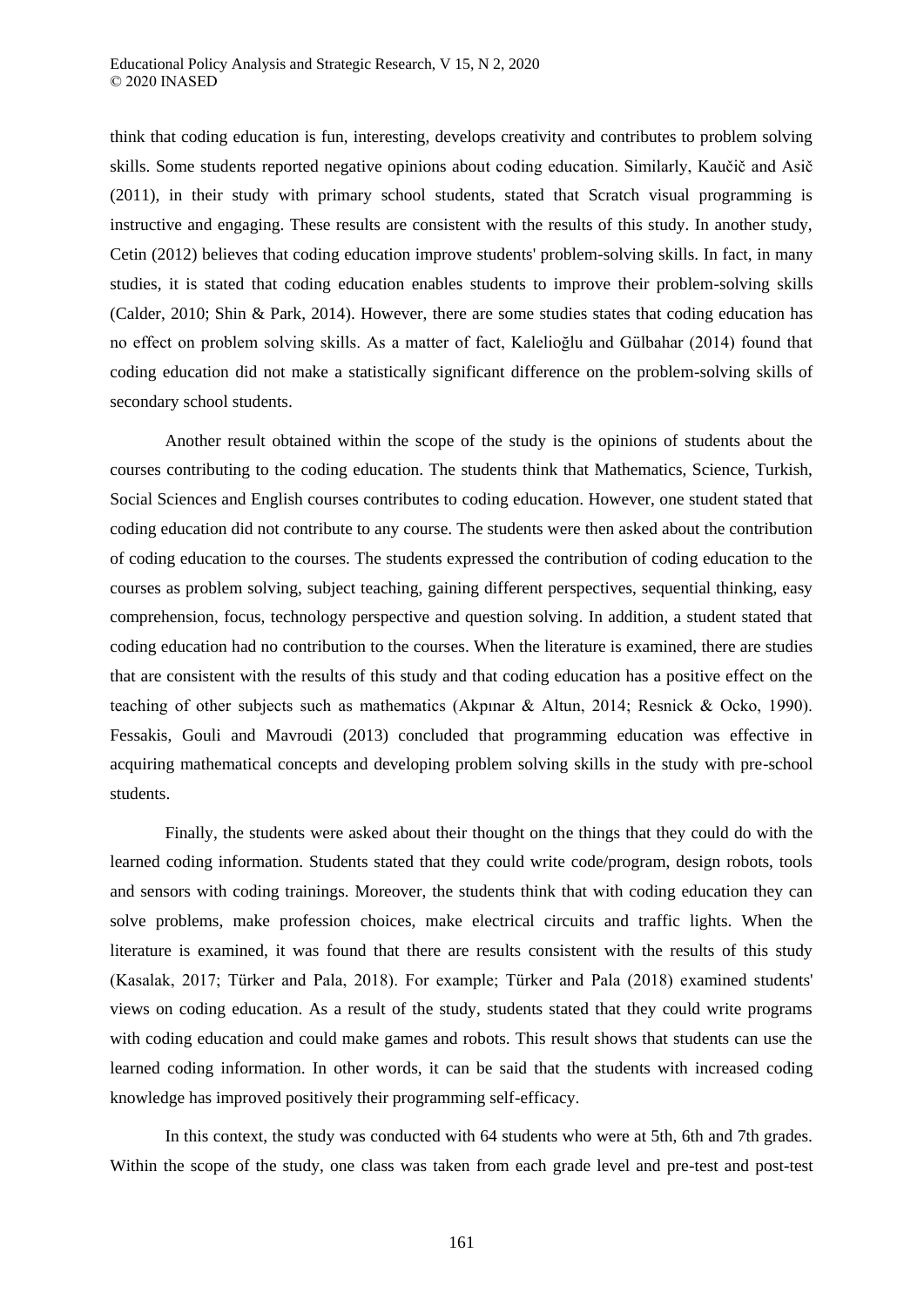single group experimental design was used. further studies can be conducted at the same grade levels and the effects of coding education can be revealed by comparative analysis through adding a control group. This study was carried out during 18 weeks in the fall semester of 2018-2019 academic year. After that, the studies can be carried out in long-term and focus on variables such as attitudes which changes in a long time. Moreover, in this study, the effect of coding education on different variables can be examined except the various dependent variables included in the study. According to the results obtained in this study, it can be said that the teaching model prepared in accordance with coding education will be a guide for teachers. At this point, it is important that teachers and educators who will include coding education in their courses develop content for coding education and apply it for long periods.

#### **References**

- Akpınar, Y., & Altun, A. (2014). The need for programming training in information society schools. *Elementary Education Online, 13*(1), 1–4.
- Ala-Mutka, K. (2004). *Problems in learning and teaching programming*. Retrieved from: https://www.cs.tut.fi/~edge/literature\_study.pdf
- Arabacıoğlu, C., Bülbül, H., & Filiz, A. (2007). *A new approach to teaching computer programming.* Paper presented at the Academic Computing Conference, the Kutahya, Turkey.
- Balanskat, A., & Engelhardt, K. (2014). *Computing our future: Computer programming and coding - Priorities, school curricula and initiatives across Europe.* European Schoolnet. Retrieved from: http://www.eun.org/resources/detail?publicationID=481
- Balcı, A. (2016). *Research methods techniques and principles in social sciences.* Ankara: Pegem Academy Publishing.
- Byrne, P., & Lyons, G. (2001). The effect of student attributes on success in programming. *ACM SIGCSE Bulletin, 33*(3), 49-52. https://doi.org/10.1145/377435.377467
- Calder, N. (2010). Using scratch: An integrated problem-solving approach to mathematical thinking. *Australian Primary Mathematics Classroom, 15*(4), 9–14.
- Choi, J. Lee, Y., & Lee, E. (2016). Puzzle based algorithm learning for cultivating computational thinking. *Wireless Personal Communications, 93*(1), 131-145. https://doi.org/10.1007/s11277-016- 3679-9
- Code.org (2015a). *The hour of code is here.* Retrieved from: https://code.org/
- Cohen, L. & Manion, L. (1997). *Research methods in education (4th ed.).* Routledge: London and New York.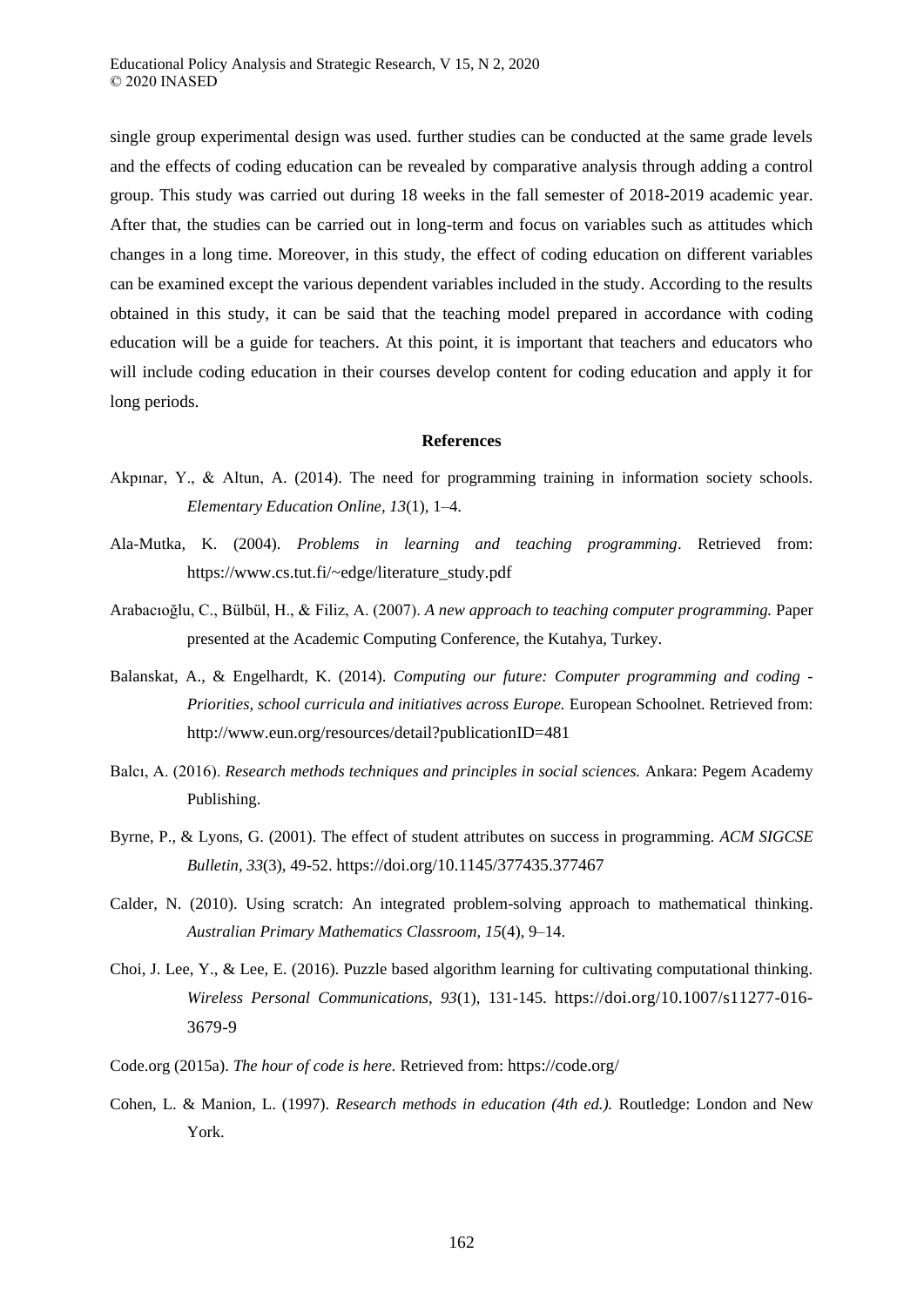- Creswell, J.W. (2008). *Educational research planning, conducting and evaluating quantitative and qualitative research*. Upper Saddle River, N.J., Pearson/Merrill Prentice Hall.
- Cetin, E. (2012). *The effect of computer programming education on children's problem solving skills.* (Unpublished master's thesis). Gazi University: Ankara.
- Coşar, M. (2013). *Effects of computer programming studies on academic success, critical thinking skills and programming-based attitudes in problem-based learning environment.* (Unpublished PhD dissertation). Gazi University: Ankara.
- European Commission (2014). *Coding-the 21st century skill.* European Commission. Retrieved from: https://ec.europa.eu/digital-single-market/coding-21st-century-skill
- Futschek, G. (2006). Algorithmic thinking: the key for understanding computer science. R. T. Mittermeir (Ed.), *Informatics Education – The Bridge between Using and Understanding Computers* (C. 4226, s. 159-168). Berlin, Heidelberg: Springer Berlin Heidelberg. https://doi.org/10.1007/11915355\_15
- Grover, S., & Pea, R. D. (2013). Computational thinking in K-12: A review of the state of the field. *Educational Researcher, 42*(1), 38-43.
- Güden, C. (2015). *Examining secondary school students' cognitive process skills and attitudes towards science and technology course (Canakkale sample).* (Unpublished master's thesis). Canakkale Onsekiz Mart University, Canakkale.
- Holden, E., & Weeden., E. (2003). *The impact of prior experience inan information technology programming course sequence*. In Proceeding of the 4th conference on Information technology curriculum, pages 41–46. Indiana: USA.
- Jegede, P.O. (2009). Predictors of java programming self-efficacy among engineering students in a Nigerian university. *International Journal of Computer Science and Information Security, 4*(1 & 2). https://arxiv.org/abs/0909.0074v1
- Johnson, R. B., Onwuegbuzie, A. J. & Turner, L. A. (2007) Toward a definition of mixed methods research. *Journal of Mixed Methods Research, 1*, 112-133.
- Kalelioğlu, F., & Gülbahar, Y. (2014). The effects of teaching programming via Scratch on problem solving skills: A discussion from learners' perspective. *Informatics in Education, 13*(1), 33–50.
- Kasalak, İ. (2017). *Effects of robotic coding activities on the effectiveness of secondary school students 'self-efficacy and student experience about activities. (*Unpublished master thesis). Hacettepe University, Ankara.
- Kaučič, B., & Asič, T. (2011). *Improving introductory programming with Stratch?*. Paper presented at 34th International Convention Conferance, Opatija, Croatia.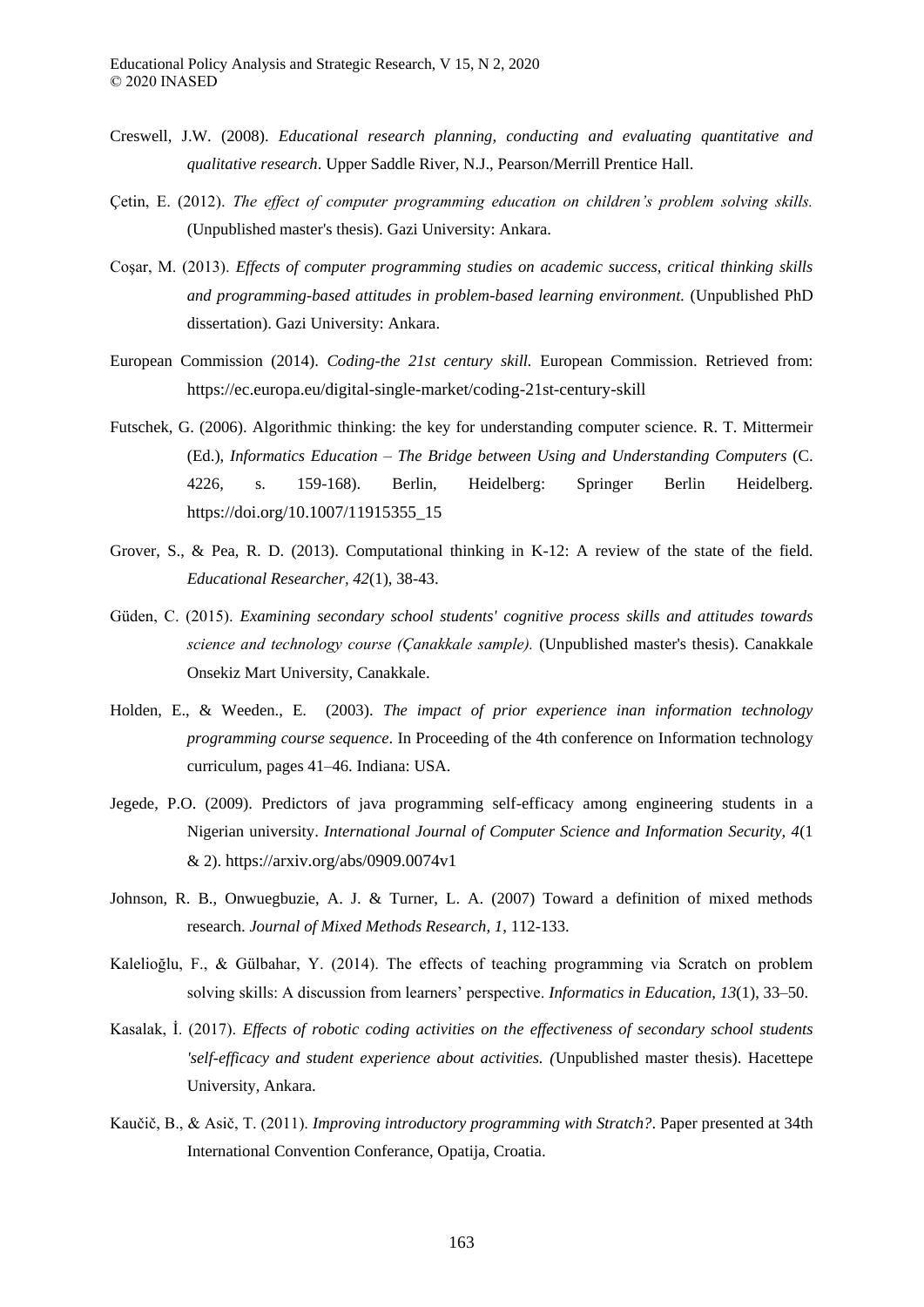- Kukul, V., Gökçearslan, Ş., & Günbatar, M. (2017). Computer programming self-efficacy scale (CPSES) for secondary school students: development, validation and reliability. *Educational Technology Theory and Practice, 7*(1), 158-179. https://doi.org/10.17943/etku.288493
- Mazman, S.G. & Altun, A. (2013-October). The effect of introductory to programming course on programming self-efficacy of CEIT students. *Journal of Instructional Technologies & Teacher Education JITTE, 2*(3), 24-29.
- Merriam, S., B. (2009). *Qualitative research. A guide to design and implementation, (2nd e.d.).* San Francisco, CA: Jossey-Bass.
- Miles, M.B., & Huberman, A.M. (1994). *Qualitative data analysis (2nd edition).* Thousand Oaks, CA: Sage.
- Monroy-Hernández, A., & Resnick, M. (2008). Empowering kids to create and share programmable media. *Interactions, 15*(2), 50-53.
- Namlı, N. A., & Şahin, M. C. (2017). The Effect of algorithm training on problem solving skills. *Recep Tayyip Erdogan Universtiy Journal of Social Sciences, 3*(5), 135-153.
- Oluk, A., & Saltan, F. (2015). Effects of using the scratch program in 6th grade information technologies courses on algorithm development and problemsolving skills [Special issue]. *Participatory Educational Research,* 10-20.
- Özmen, B., & Altun, A. (2014). Undergraduate students' experiences in programming: difficulties and obstacles. *Turkish Online Journal of Qualitative Inquiry, 5*(3), 1-27.
- Patton, M. (2002). *Qualitative evaluation and research methods.* Beverly Hills, CA: SAGE.
- Penmetcha, M. R. (2012). *Exploring the effectiveness of robotics as a vehicle for computational thinking*. (Unpublished doctoral dissertation). Purdue University: Purdue.
- Ramalingam, V., & Wiedenbeck, S. (1998). Development and validation of scores on a computer programming self-efficacy scale and group analyses of novice programmer self-efficacy. *Journal of Educational Computing Research, 19*(4), 367–381. https://doi.org/10.2190/C670- Y3C8-LTJ1-CT3P
- Resnick, M., Maloney, J., Monroy-Hernández, A., Rusk, N., Eastmond, E., Brennan, K., Millner, A., Rosenbaum, E., Silver, J., Silverman, B., & Kafai, Y. (2009). Scratch: Programming for all. *Communications of the ACM, 52*(11).
- Resnick, M., & Ocko, S. (1990). *LEGO/Logo: learning though and about design*. Retrieved from: https://llk.media.mit.edu/papers/ll.html
- Sarıkaya, M. (2018). Student views on coding training. *Ondokuz Mayis University Journal of Education Faculty, 37*(2), 79-90.